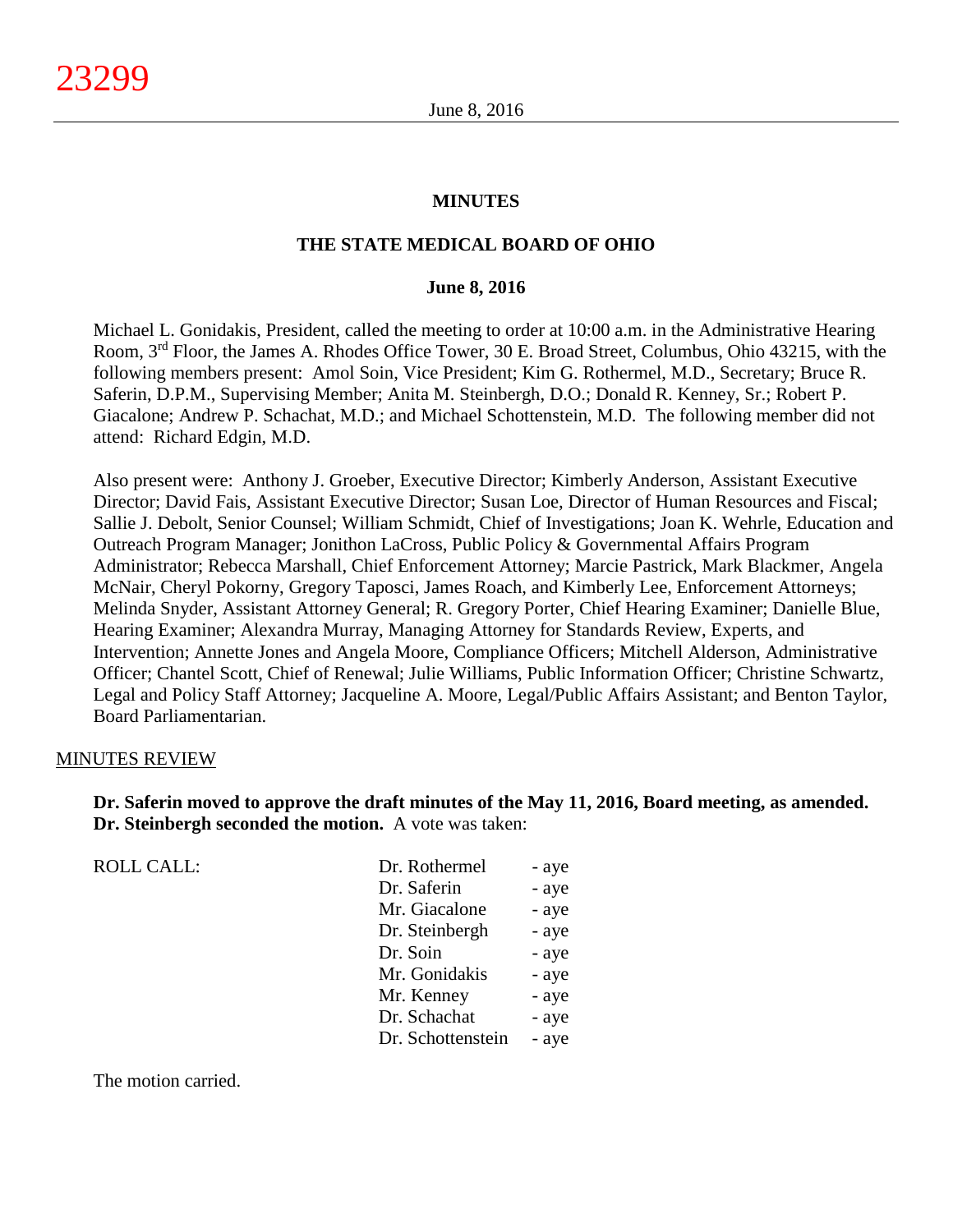#### APPLICANTS FOR LICENSURE

**Dr. Steinbergh moved to approve for licensure, contingent upon all requested documents being received and approved in accordance with licensure protocols, the anesthesiologist assistant applicants listed in Exhibit "A", the genetic counselor applicants listed in Exhibit "B," the massage therapist applicants listed in Exhibit "C," the Oriental medicine practitioner applicants listed in Exhibit "D," the physician assistant applicants listed in Exhibit "E," and the physician applicants listed in Exhibit "F." as listed in the agenda supplement and handout. Dr. Saferin seconded the motion.** A vote was taken:

| <b>ROLL CALL:</b> | Dr. Rothermel     | - aye |
|-------------------|-------------------|-------|
|                   | Dr. Saferin       | - aye |
|                   | Mr. Giacalone     | - aye |
|                   | Dr. Steinbergh    | - aye |
|                   | Dr. Soin          | - aye |
|                   | Mr. Gonidakis     | - aye |
|                   | Mr. Kenney        | - aye |
|                   | Dr. Schachat      | - aye |
|                   | Dr. Schottenstein | - aye |
|                   |                   |       |

The motion carried.

#### PROPOSED FINDINGS AND PROPOSED ORDERS

Mr. Gonidakis stated that in the following matters, the Board issued a Notice of Opportunity for Hearing. No timely requests for hearing were received. The matters were reviewed by a Hearing Examiner, who prepared Proposed Findings and Proposed Orders, and are now before the Board for final disposition. Dr. Soin stated that these matters are disciplinary in nature, and therefore the Secretary and Supervising Member may not vote. In these matters, Dr. Rothermel served as Secretary and Dr. Saferin served as Supervising Member.

#### MEGAN M. HAGEDORN

**Dr. Steinbergh moved to find that the allegations as set forth in the October 8, 2014 Notice of Opportunity for Hearing in the matter of Ms. Hagedorn have been proven to be true by a preponderance of the evidence and to adopt Ms. Mobacher's Proposed Findings and Proposed Order. Dr. Soin seconded the motion.**

Mr. Gonidakis stated that he will now entertain discussion in the matter of Ms. Hagedorn.

Dr. Schachat stated that in her application for a massage therapy license, Ms. Hagedorn disclosed that she had been diagnosed with bipolar disorder and had had legal charges of aggravated menacing and telecommunications harassment. The Board ordered Ms. Hagedorn to submit to an psychiatric evaluation, which was conducted by Stephen Noffsinger, M.D. In his report to the Board, Dr. Noffsinger opined, with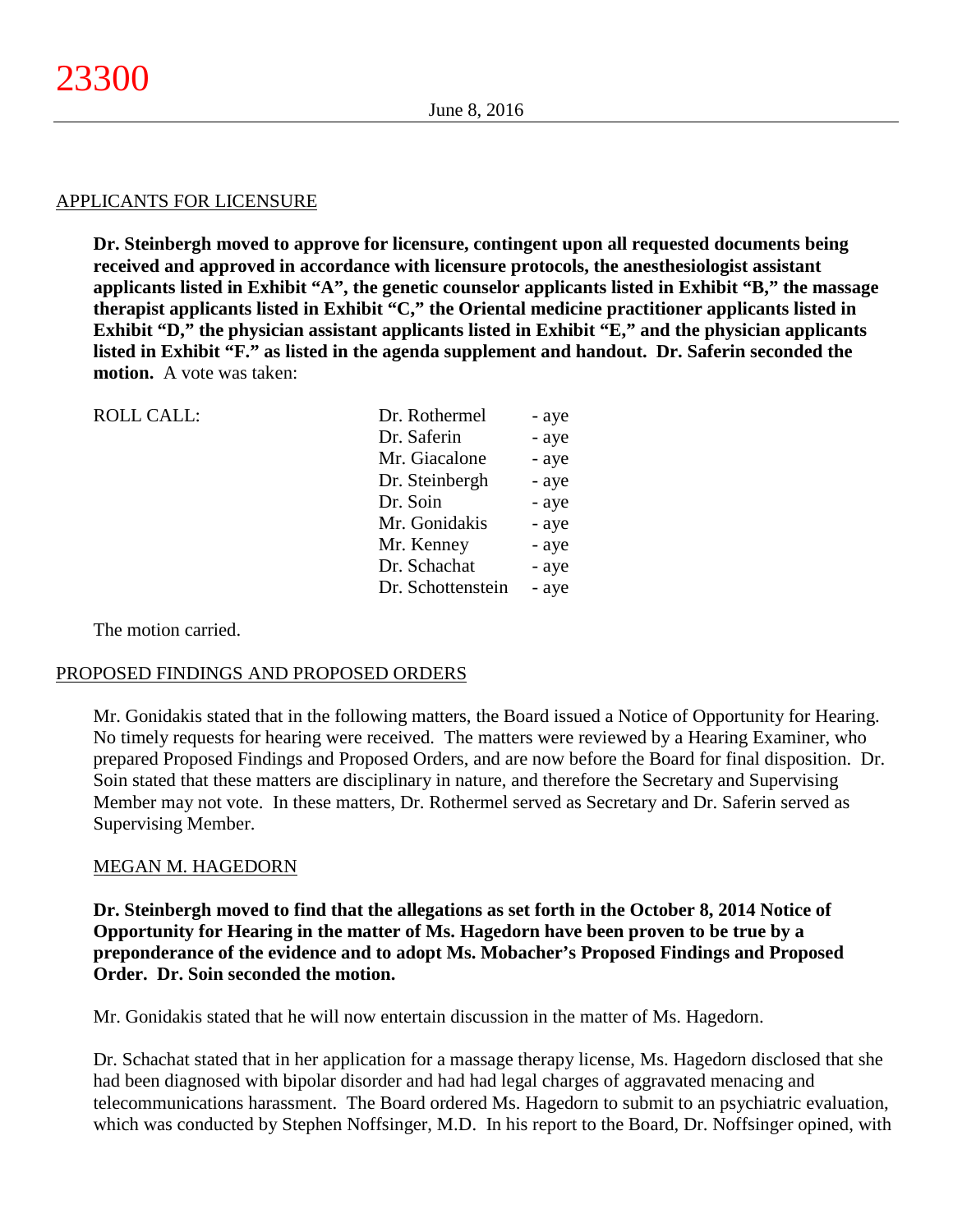a reasonable degree of medical certainty, that Ms. Hagedorn has the mental disorder of Unspecified Depressive Disorder and psychopathology of borderline personality traits. Dr. Noffsinger further opined that Ms. Hagedorn is not presently capable of practicing massage therapy according to acceptable and prevailing standards of care. Dr. Noffsinger added that Ms. Hagedorn's condition is amenable to treatment.

Dr. Schachat stated that he supports the Hearing Examiner's Proposed Order of denial of Ms. Hagedorn's application.

Dr. Schottenstein commented that borderline personality traits is a serious mental illness which has at its core a severe sensitivity to abandonment, either real or perceived. Those with borderline personality traits can have symptoms which mimic bipolar disorder, which Ms. Hagedorn was diagnosed with at one point. Dr. Schottenstein agreed with Dr. Noffsinger's assessment that this condition is amenable to treatment with medication and therapy.

Dr. Schottenstein noted that Dr. Noffsinger's August 2014 report is the most recent information available on Ms. Hagedorn, so it is not known if Ms. Hagedorn is currently stable or is still seeing a psychiatrist and therapist. Dr. Schottenstein further noted that under Section 4731-28-01, Ohio Administrative Code, a practitioner is deemed to be impaired even if they have demonstrated long-term stability if they require treatment to maintain that stability. Dr. Schottenstein stated that he would have favored a less severe sanction if Ms. Hagedorn had appeared before the Board and shown the she had maintained stability since Dr. Noffsinger's examination. In the absence of such information, Dr. Schottenstein supported the Proposed Order of denial.

Mr. Giacalone asked if a permanent denial of Ms. Hagedorn's application would be appropriate, given the circumstances of this case in terms of her safety and the safety of others. Dr. Schottenstein opined that a non-permanent denial is appropriate because Ms. Hagedorn's condition is treatable. Dr. Schottenstein stated that if Ms. Hagedorn demonstrates a commitment to treatment and maintains stability, it would be legitimate to afford her an opportunity to reapply.

A vote was taken on Dr. Steinbergh's motion to approve:

 $ROLL CALL$ :

| Dr. Rothermel     | - abstain |
|-------------------|-----------|
| Dr. Saferin       | - abstain |
| Mr. Giacalone     | - aye     |
| Dr. Steinbergh    | - aye     |
| Dr. Soin          | - aye     |
| Mr. Gonidakis     | - aye     |
| Mr. Kenney        | - aye     |
| Dr. Schachat      | - aye     |
| Dr. Schottenstein | - aye     |
|                   |           |

The motion to approve carried.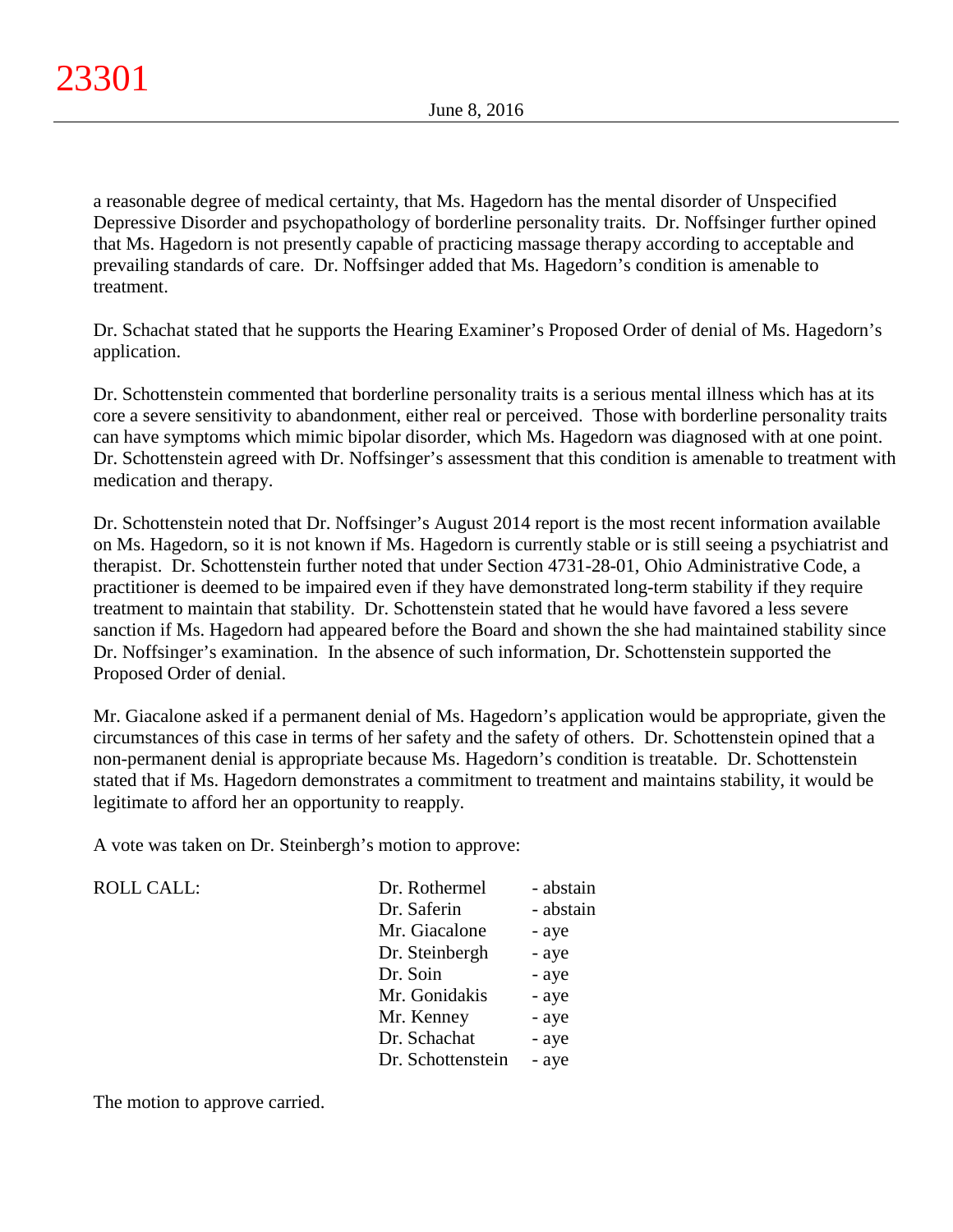## LYDIA CAROLINE NICHOLS, M.D.

**Dr. Steinbergh moved to find that the allegations as set forth in the January 8, 2014 Notice of Opportunity for Hearing in the matter of Dr. Nichols have been proven to be true by a preponderance of the evidence and to adopt Mr. Porter's Proposed Findings and Proposed Order. Dr. Soin seconded the motion.**

Mr. Gonidakis stated that he will now entertain discussion in the matter of Dr. Nichols.

Mr. Kenney stated that the Board's proposed action is based on Dr. Nichols' alleged failure to cooperate with a Board investigation. Mr. Kenney stated that Board interrogatories had been sent to Dr. Nichols on numerous occasions since she submitted an application for an Ohio medical license in June 2012. Dr. Nichols signed for the first set of interrogatories sent by the Board on May 31, 2013, but she did not respond to that mailing or subsequent mailings. The Board published notices in the Spartanburg Journal on October 7, 14, and 21, 2015 to complete the legal requirements for service.

Mr. Kenney continued that on October 27, 2015, Dr. Nichols contacted the Board. Dr. Nichols explained that at the time of her initial application for an Ohio medical license she was at an address which she shared with her husband and other family members. Dr. Nichols said she divorced the following winter and move from that address; mail forwarding from that address ended in 2013. Dr. Nichols reported that many things had changed and she wished to withdraw her application. Dr. Nichols further reported that she had been stricken with a catastrophic illness which resulted in a near-death condition which required life support. Dr. Nichols stated that she is unable to physically travel to Columbus due to her present condition. Dr. Nichols indicated her willingness to cooperate with the Board by telephone, mail, or other methods in order to resolve this issue.

Mr. Kenney stated that there is evidence that Dr. Nichols was stricken with her illness in August 2013, and therefore a finding that she failed to cooperate after that date cannot be supported. However, Dr. Nichols personally signed for the Board's first set of interrogatories before her illness and she was still living at the location the interrogatories were mailed to. Mr. Kenney stated that based on the facts presented, Dr. Nichols did not receive the second or third set of interrogatories.

Mr. Kenney noted that Dr. Nichols has no immediate interest in securing an Ohio medical license. Mr. Kenney stated that he agrees with the Proposed Order to deny Dr. Nichol's application for Ohio licensure.

A vote was taken on Dr. Steinbergh's motion to approve.

 $ROLL CALL$ :

| Dr. Rothermel  | - abstain |
|----------------|-----------|
| Dr. Saferin    | - abstain |
| Mr. Giacalone  | - aye     |
| Dr. Steinbergh | - aye     |
| Dr. Soin       | - aye     |
| Mr. Gonidakis  | - aye     |
| Mr. Kenney     | - aye     |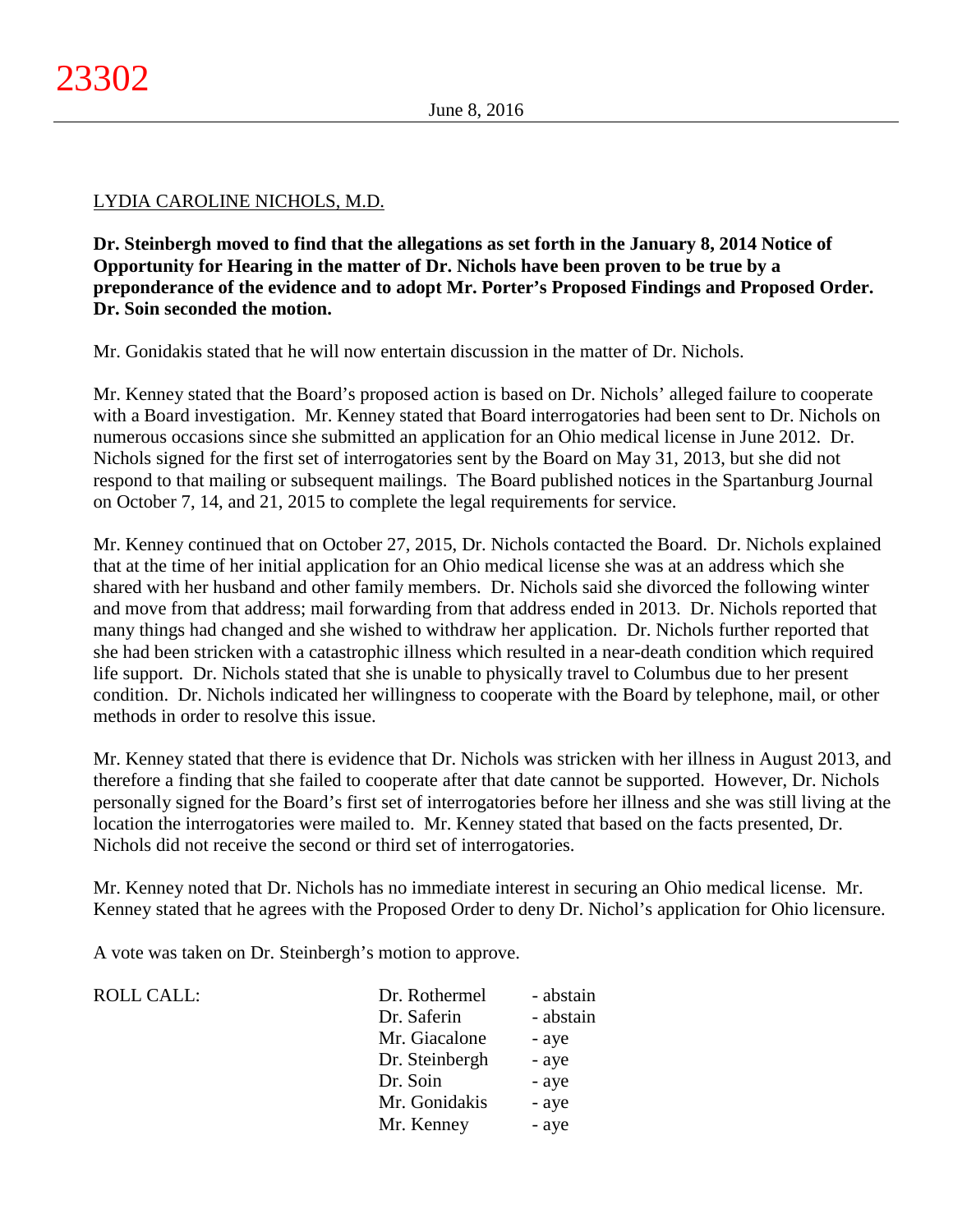June 8, 2016

| Dr. Schachat      | - aye |
|-------------------|-------|
| Dr. Schottenstein | - aye |

The motion to approve carried.

#### HIL RIZVI, M.D.

**Dr. Steinbergh moved to find that the allegations as set forth in the September 9, 2015 Notice of Opportunity for Hearing in the matter of Dr. Rizvi have been proven to be true by a preponderance of the evidence and to adopt Mr. Porter's Proposed Findings and Proposed Order. Dr. Soin seconded the motion.**

Mr. Gonidakis stated that he will now entertain discussion in the matter of Dr. Rizvi.

Dr. Soin stated that this matter revolves around the allegation the Dr. Rizvi provided incorrect information on his licensure renewal application. In April 2014 Dr. Rizvi submitted an online application for renewal of his Ohio medical license. Dr. Rizvi answered "no" to Question #4, which asked:

At any time since signing your last application for renewal of your certificate, has any board, bureau, department, agency, or any other body, including those in Ohio **other than this board**, filed any charges, allegations or complaints against you? (Emphasis in original).

Dr. Soin stated that, in fact, in January 2014 the Maine Board of Licensure in Medicine notified Dr. Rizvi that it had preliminarily denied his application for medical licensure in Maine. The allegations made against him by the Maine Board included the following:

- Dr. Rizvi failed to disclose on his application for a Maine license that he had entered into a Stipulation and Order with the Division of Occupational and Professional Licensing of the Department of Commerce in Utah ("Utah Board") in April 2000. The conduct underlying the Utah Board action included Dr. Rizvi's failure to provide accurate information on his Utah application for licensure.
- Dr. Rizvi misrepresented the dates of his residency at St. Elizabeth's Hospital in Youngstown, Ohio, on his Maine application, on the curriculum vitae he provided to the Maine Board, and to the Federation Credentials Verification Service ("FCVS").
- Dr. Rizvi made misrepresentations to the FCVS in connection with certain events that took place while he was a resident at Guthrie Robert Packer Hospital in Sayre, Pennsylvania.

In November 2014 the Maine Board issued a Decision and Order which denied Dr. Rizvi's application for medical licensure in that state.

Dr. Soin stated that the Proposed Order is to permanently revoke Dr. Rizvi's Ohio medical license. In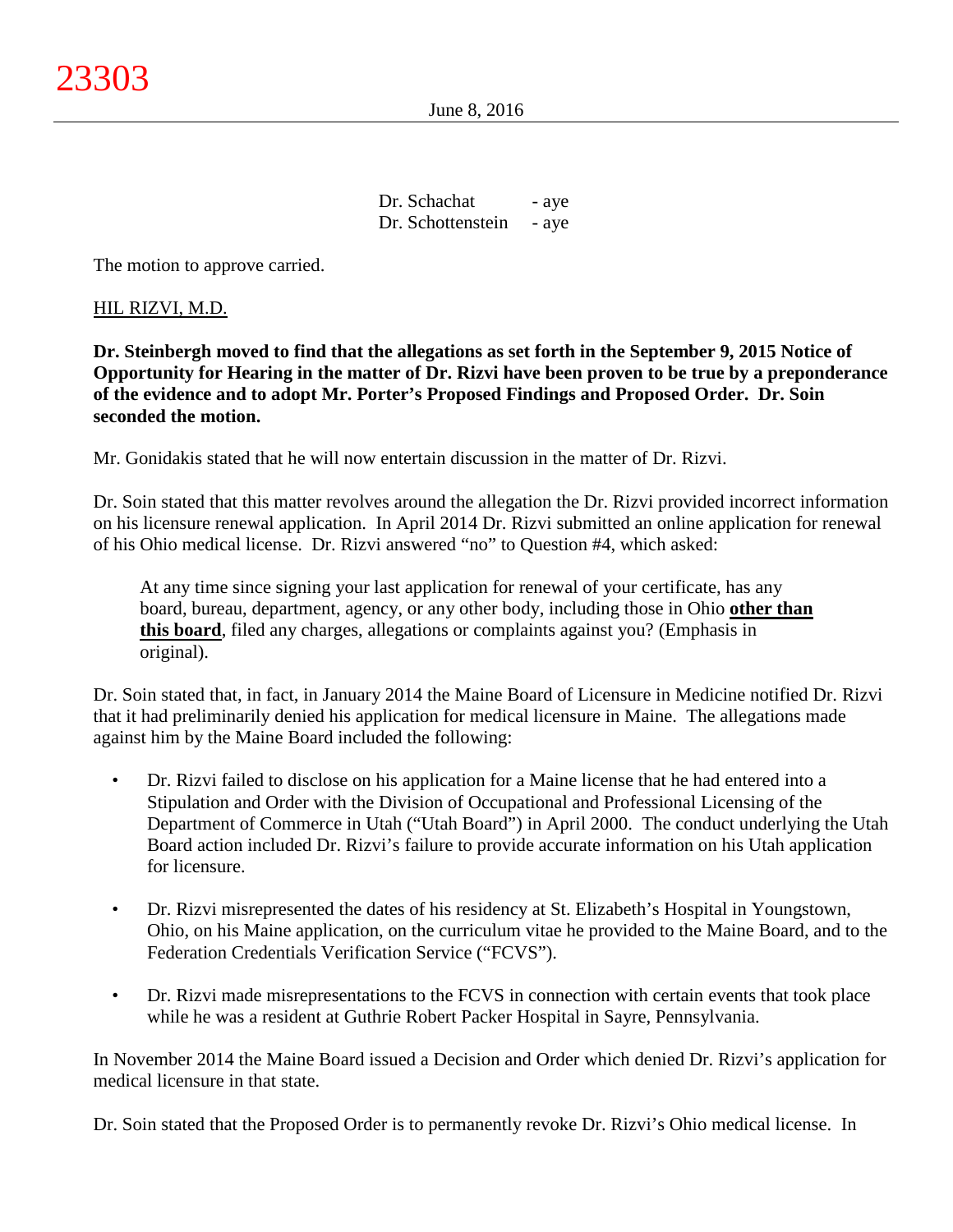making this recommendation, the Hearing Examiner stated, "It would appear from the Maine Board action, as well as Dr. Rizvi's 2014 renewal application in Ohio, that he has difficulty providing accurate information to state licensing boards, including Ohio, when the information is unfavorable to him. Such conduct on the part of a licensee or applicant seriously impedes a regulatory agency's ability to protect the public."

Dr. Soin opined that a permanent revocation is not appropriate for this sort of case. Dr. Soin suggested that the Board consider a non-permanent revocation to see if Dr. Rizvi can turn himself around and provide the Board with more accurate information.

Dr. Steinbergh noted that Dr. Rizvi was also fraudulent on his initial application for Ohio licensure in 1998. At that time, the Board denied Dr. Rizvi's application based on his fraudulent answers. Dr. Rizvi appealed the Board's Order to the Franklin County Court of Common Pleas, which ruled in 2001 that the Board was obligated to grant Dr. Rizvi a license.

Dr. Steinbergh stated that she supports the Proposed Order of permanent revocation. Dr. Steinbergh stated that throughout the years Dr. Rizvi has never changed his ability to tell the truth and he has consistently made false statements. Dr. Steinbergh stated that a person who can falsify an application can falsify any record. Dr. Steinbergh also noted that Dr. Rizvi had had problems in his residency in Youngstown that the program was unable to correct, including being argumentative. Dr. Steinbergh expressed concerns about patient safety and stated that there are no extenuating circumstances to indicate that Dr. Rizvi will change his pattern of lying.

**Dr. Soin moved to amend the Proposed Order to a non-permanent revocation of Dr. Rizvi's Ohio medical license.** No Board member seconded the motion. The motion to amend was lost for want of a second.

Mr. Giacalone agreed with Dr. Steinbergh's comments and noted the circumstances about which Dr. Rizvi had lied to the Maine Board. Mr. Giacalone stated that Dr. Rizvi had been disciplined by his hospital for behavioral reasons, academic incompetence, professionalism, and interpersonal issues. Mr. Giacalone also noted that an arrest warrant for Dr. Rizvi was issued in October 2013 when he assaulted a female employee at Burger King for refusing to take back the French fries he had purchased the day before. Dr. Rizvi had not informed the Maine Board about this assault charge, calling it "laughable." Mr. Giacalone opined that Dr. Rizvi is not trustworthy and is not worthy to hold a license in this state.

Dr. Schottenstein stated that the Board does not lightly contemplate the permanent revocation of a practitioner's license. Dr. Schottenstein stated that he may have felt differently had Dr. Rizvi come forward in a hearing and before the Board, admitted his problems with temperament and his tendency to engage in deceit, taken responsibility for his behavior, and asked for a chance to work with a professional to become a better physician. However, Dr. Schottenstein stated that Dr. Rizvi has not given the Board any reason to believe that things will be different moving forward. Dr. Schottenstein stated that Dr. Rizvi's ongoing issues with veracity interferes with the Board's ability to protect the public, and for this reason Dr. Schottenstein supports the Proposed Order of permanent revocation.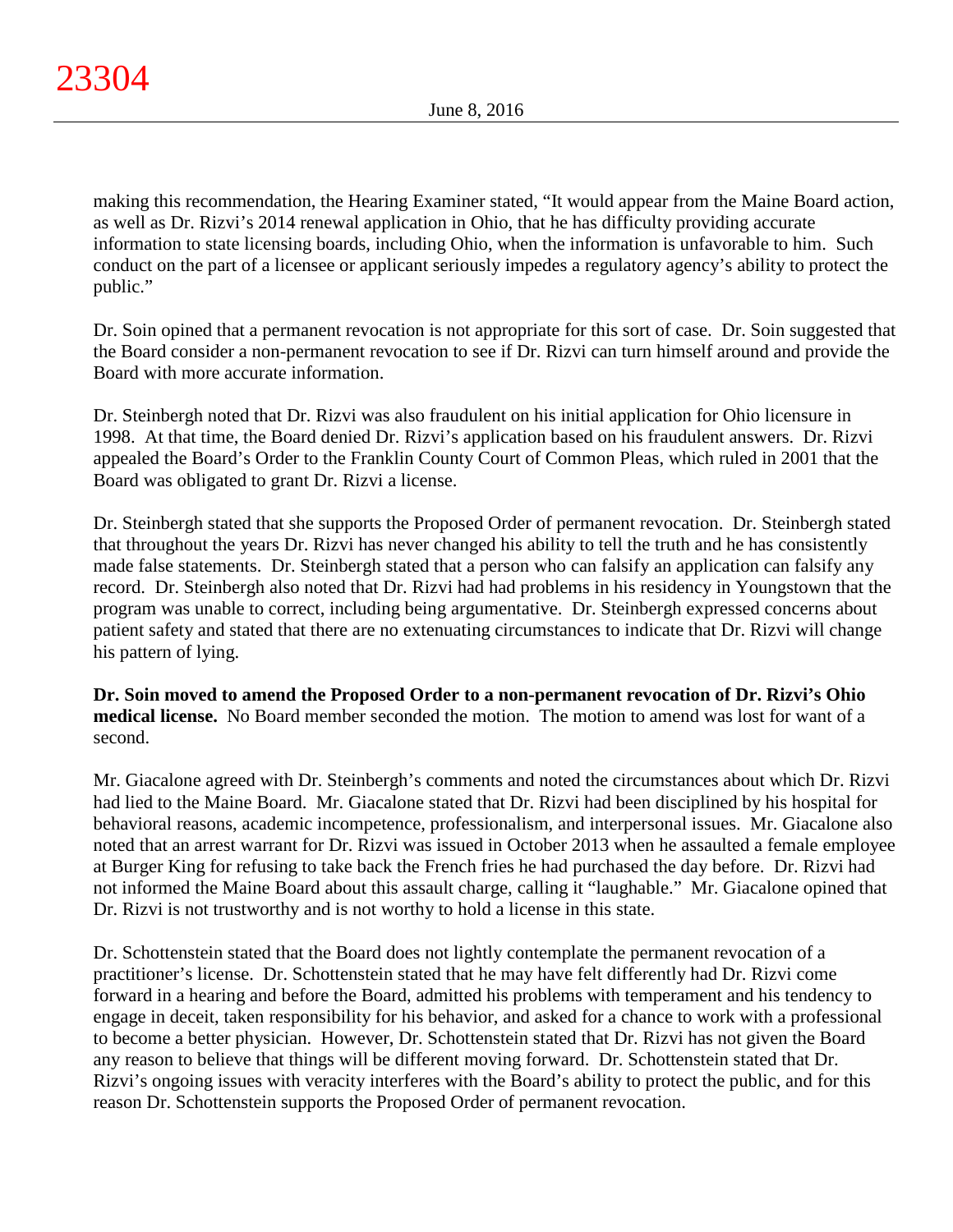A vote was taken on Dr. Steinbergh's motion to approve.

| <b>ROLL CALL:</b> | Dr. Rothermel     | - abstain |
|-------------------|-------------------|-----------|
|                   | Dr. Saferin       | - abstain |
|                   | Mr. Giacalone     | - aye     |
|                   | Dr. Steinbergh    | - aye     |
|                   | Dr. Soin          | - aye     |
|                   | Mr. Gonidakis     | - aye     |
|                   | Mr. Kenney        | - aye     |
|                   | Dr. Schachat      | - aye     |
|                   | Dr. Schottenstein | - aye     |
|                   |                   |           |

The motion to approve carried.

#### JAMES ANDREW WILLIAMS, D.O.

Mr. Gonidakis stated that the matter of Dr. Williams is being postponed until next month's meeting for administrative purposes.

**Dr. Steinbergh moved to table the matter of James Andrew Williams, D.O. Dr. Soin seconded the motion.** A vote was taken:

| <b>ROLL CALL:</b> | Dr. Rothermel     | - abstain |
|-------------------|-------------------|-----------|
|                   | Dr. Saferin       | - abstain |
|                   | Mr. Giacalone     | - aye     |
|                   | Dr. Steinbergh    | - aye     |
|                   | Dr. Soin          | - aye     |
|                   | Mr. Gonidakis     | - aye     |
|                   | Mr. Kenney        | - aye     |
|                   | Dr. Schachat      | - aye     |
|                   | Dr. Schottenstein | - aye     |
|                   |                   |           |

The motion to table carried.

## FINDINGS, ORDERS, AND JOURNAL ENTRIES

Mr. Gonidakis stated that in the following matter, the Board issued a Notice of Opportunity for Hearing, and documentation of Service was received. There was no timely request for hearing filed, and more than 30 days have elapsed since the mailing of the Notice. The matter is therefore before the Board for final disposition. This matter is disciplinary in nature, and therefore the Secretary and Supervising Member may not vote. In this matter, Dr. Rothermel served as Secretary and Dr. Saferin served as Supervising Member.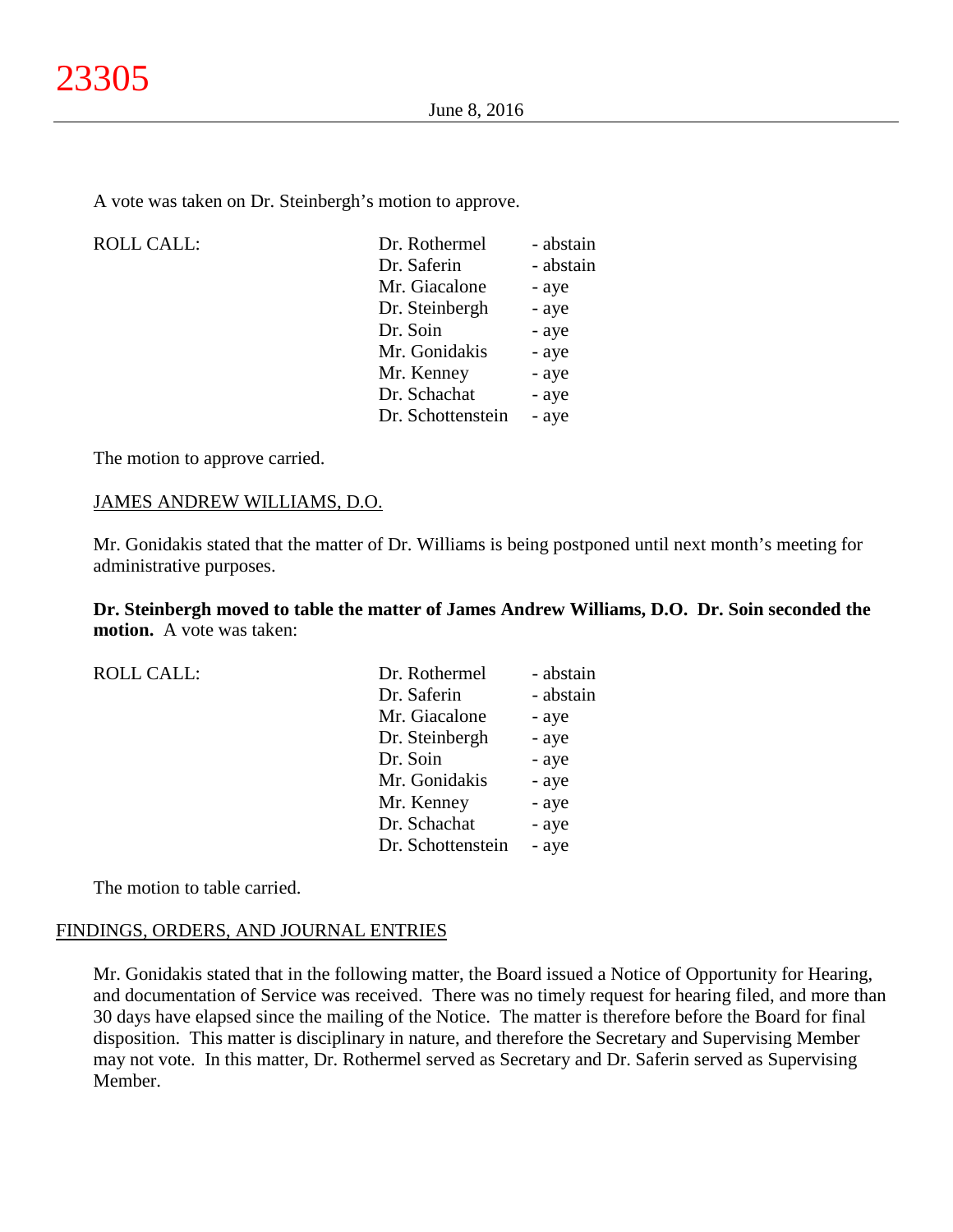## MEGHAN JOY O'KEEFE, M.T.

Mr. Gonidakis stated that on October 14, 2015, the Board issued a Notice of Opportunity for Hearing to Ms. O'Keefe based upon her June 2013 conviction in the Franklin County Court of Common Pleas on one felony count of Falsification in a Theft Offense. The matter is now before the Board for final disposition.

**Dr. Steinbergh moved to find that the allegations set forth in the October 14, 2015 Notice of Opportunity for Hearing have been proven to be true by a preponderance of the evidence. Dr. Steinbergh further moved to enter an order, effective immediately upon mailing, permanently revoking Ms. O'Keefe's license to practice massage therapy in Ohio. Dr. Soin seconded the motion.**

Dr. Steinbergh stated that she supports the permanent revocation because Ms. O'Keefe is clearly uninterested in maintaining her massage therapy license.

A vote was taken on Dr. Steinbergh's motion:

| <b>ROLL CALL:</b> | Dr. Rothermel     | - abstain |
|-------------------|-------------------|-----------|
|                   | Dr. Saferin       | - abstain |
|                   | Mr. Giacalone     | - aye     |
|                   | Dr. Steinbergh    | - aye     |
|                   | Dr. Soin          | - aye     |
|                   | Mr. Gonidakis     | - aye     |
|                   | Mr. Kenney        | - aye     |
|                   | Dr. Schachat      | - aye     |
|                   | Dr. Schottenstein | - aye     |
|                   |                   |           |

The motion carried.

## LISA LOUISE CROFT, D.O.

Mr. Gonidakis stated that the matter of Dr. Croft is non-disciplinary in nature, and therefore all Board members may vote.

Mr. Gonidakis stated that Dr. Croft has applied for a license to practice osteopathic medicine and surgery in Ohio. The Board notified Dr. Croft that it proposed to approve her application and to immediately limit and restrict such license to administrative, non-clinical medicine due to the fact that Dr. Croft has not engaged in the active practice of medicine for more than two years. The Board further proposed to remove all limitations and restrictions upon evidence acceptable to the Board that Dr. Croft has successfully taken the Comprehensive Osteopathic Medical Variable-Purpose Examination (COMVEX).

**Dr. Steinbergh moved to find that the allegations set forth in the April 22, 2016 Notice of Opportunity for Hearing have been proven to be true by a preponderance of the evidence, and that the Board enter an Order, effective immediately upon mailing, granting Dr. Croft's application, limiting that license to the practice of administrative, non-clinical medicine, and terminating said**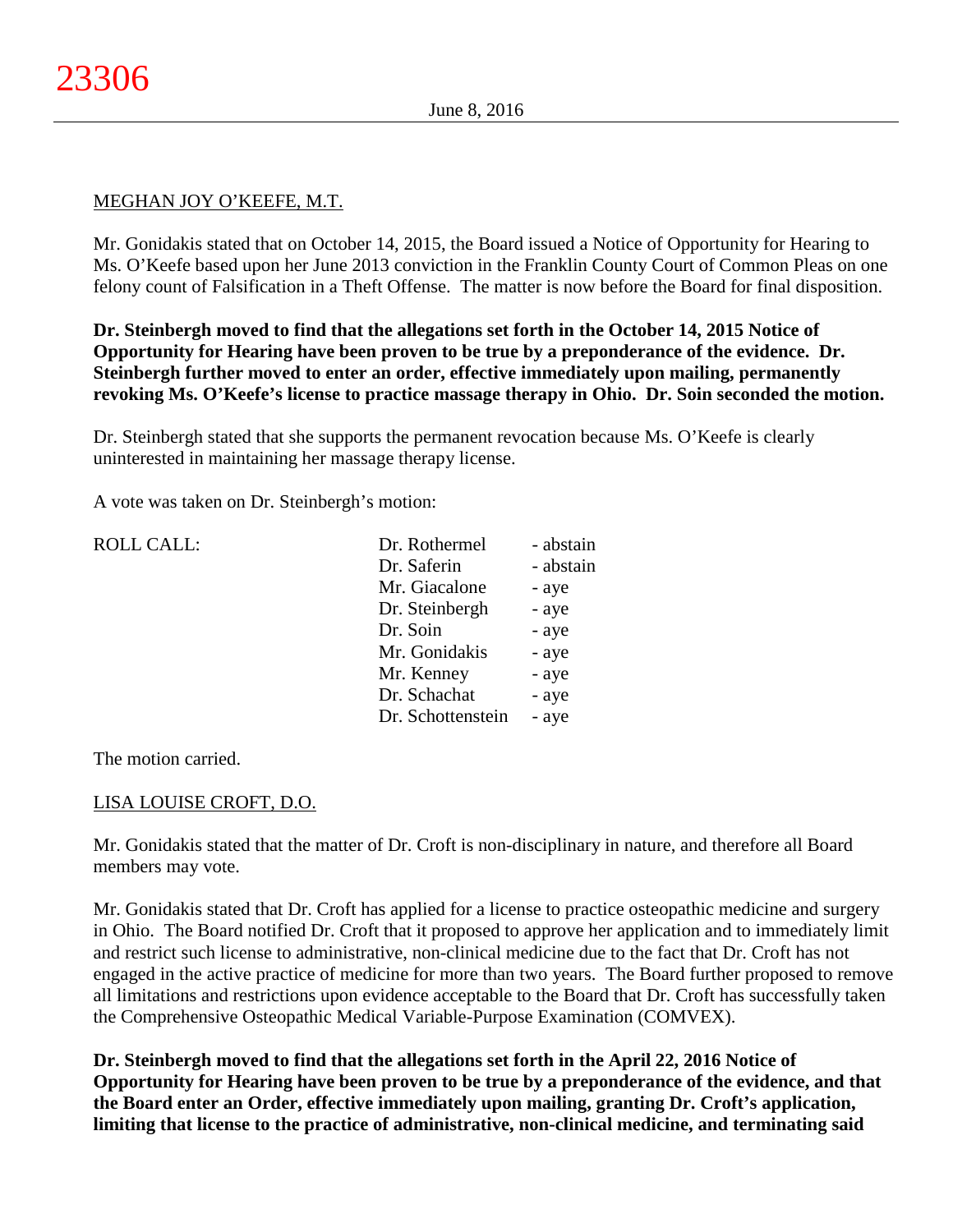#### **limitations and restrictions upon Dr. Croft's submission of documentation that she has successfully taken the COMVEX. Dr. Saferin seconded the motion.** A vote was taken:

ROLL CALL:

| Dr. Rothermel     | - aye |
|-------------------|-------|
| Dr. Saferin       | - aye |
| Mr. Giacalone     | - aye |
| Dr. Steinbergh    | - aye |
| Dr. Soin          | - aye |
| Mr. Gonidakis     | - aye |
| Mr. Kenney        | - aye |
| Dr. Schachat      | - aye |
| Dr. Schottenstein | - aye |
|                   |       |

The motion carried.

#### EXECUTIVE SESSION

**Dr. Saferin moved to go into Executive Session to confer with the Medical Board's attorneys on matters of pending or imminent court action, and for the purpose of deliberating on proposed consent agreements in the exercise of the Medical Board's quasi-judicial capacity. Dr. Rothermel seconded the motion.** A vote was taken:

|  | ROLL CALL: |
|--|------------|

| Dr. Rothermel     | - aye |
|-------------------|-------|
| Dr. Saferin       | - aye |
| Mr. Giacalone     | - aye |
| Dr. Steinbergh    | - aye |
| Dr. Soin          | - aye |
| Mr. Gonidakis     | - aye |
| Mr. Kenney        | - aye |
| Dr. Schachat      | - aye |
| Dr. Schottenstein | - aye |
|                   |       |

The motion carried.

Pursuant to Section 121.22(G)(3), Ohio Revised Code, the Board went into executive session with Mr. Groeber, Ms. Anderson, Mr. Miller, Ms. Loe, Ms. Debolt, Mr. Schmidt, Ms. Marshall, the Enforcement Attorneys, the Assistant Attorneys General, Ms. Schwartz, Ms. Murray, Ms. Williams, Ms. Moore, and Mr. Taylor in attendance.

The Board returned to public session.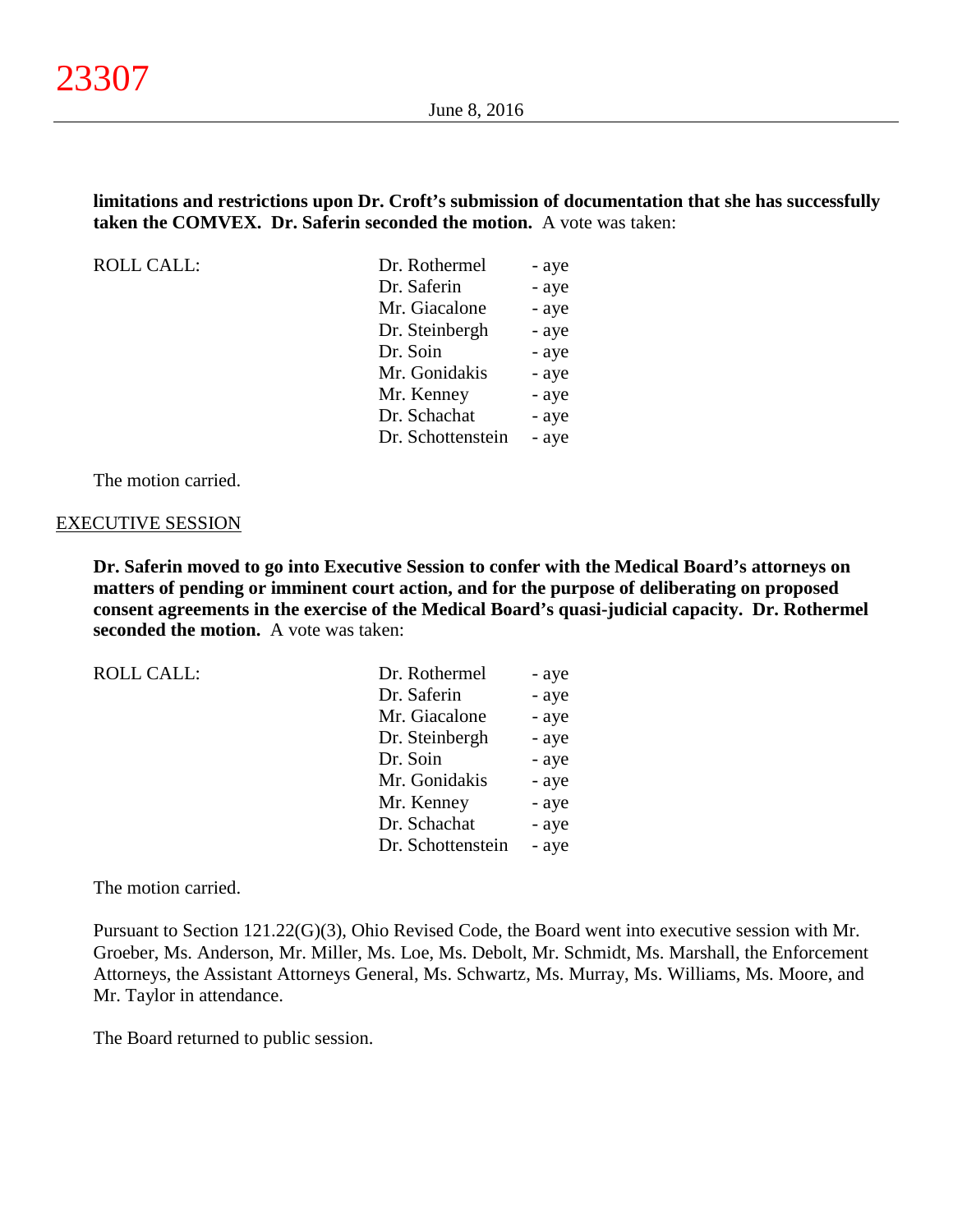#### RATIFICATION OF SETTLEMENT AGREEMENTS

## FARAJ A. GHABAG, M.D. – PERMANENT WITHDRAWAL OF APPLICATION FOR MEDICAL LICENSURE

**Dr. Steinbergh moved to ratify the Proposed Permanent Withdrawal with Dr. Ghabag. Dr. Soin seconded the motion.** A vote was taken:

| <b>ROLL CALL:</b> | Dr. Rothermel     | - abstain |
|-------------------|-------------------|-----------|
|                   | Dr. Saferin       | - abstain |
|                   | Mr. Giacalone     | - aye     |
|                   | Dr. Steinbergh    | - aye     |
|                   | Dr. Soin          | - aye     |
|                   | Mr. Gonidakis     | - aye     |
|                   | Mr. Kenney        | - aye     |
|                   | Dr. Schachat      | - aye     |
|                   | Dr. Schottenstein | - aye     |
|                   |                   |           |

The motion to ratify carried.

## STEVEN JONATHAN KAZ, M.D. – PERMANENT SURRENDER OF CERTIFICATE TO PRACTICE MEDICINE AND SURGERY

**Dr. Steinbergh moved to ratify the Proposed Permanent Surrender with Dr. Kaz. Dr. Soin seconded the motion.** A vote was taken:

| <b>ROLL CALL:</b> | Dr. Rothermel     | - abstain |
|-------------------|-------------------|-----------|
|                   | Dr. Saferin       | - abstain |
|                   | Mr. Giacalone     | - aye     |
|                   | Dr. Steinbergh    | - aye     |
|                   | Dr. Soin          | - aye     |
|                   | Mr. Gonidakis     | - aye     |
|                   | Mr. Kenney        | - aye     |
|                   | Dr. Schachat      | - aye     |
|                   | Dr. Schottenstein | - aye     |

The motion to ratify carried.

#### JAMES THOMAS LUTZ, M.D. – CONSENT AGREEMENT

**Dr. Steinbergh moved to ratify the Proposed Consent Agreement with Dr. Lutz. Dr. Soin seconded the motion.** A vote was taken: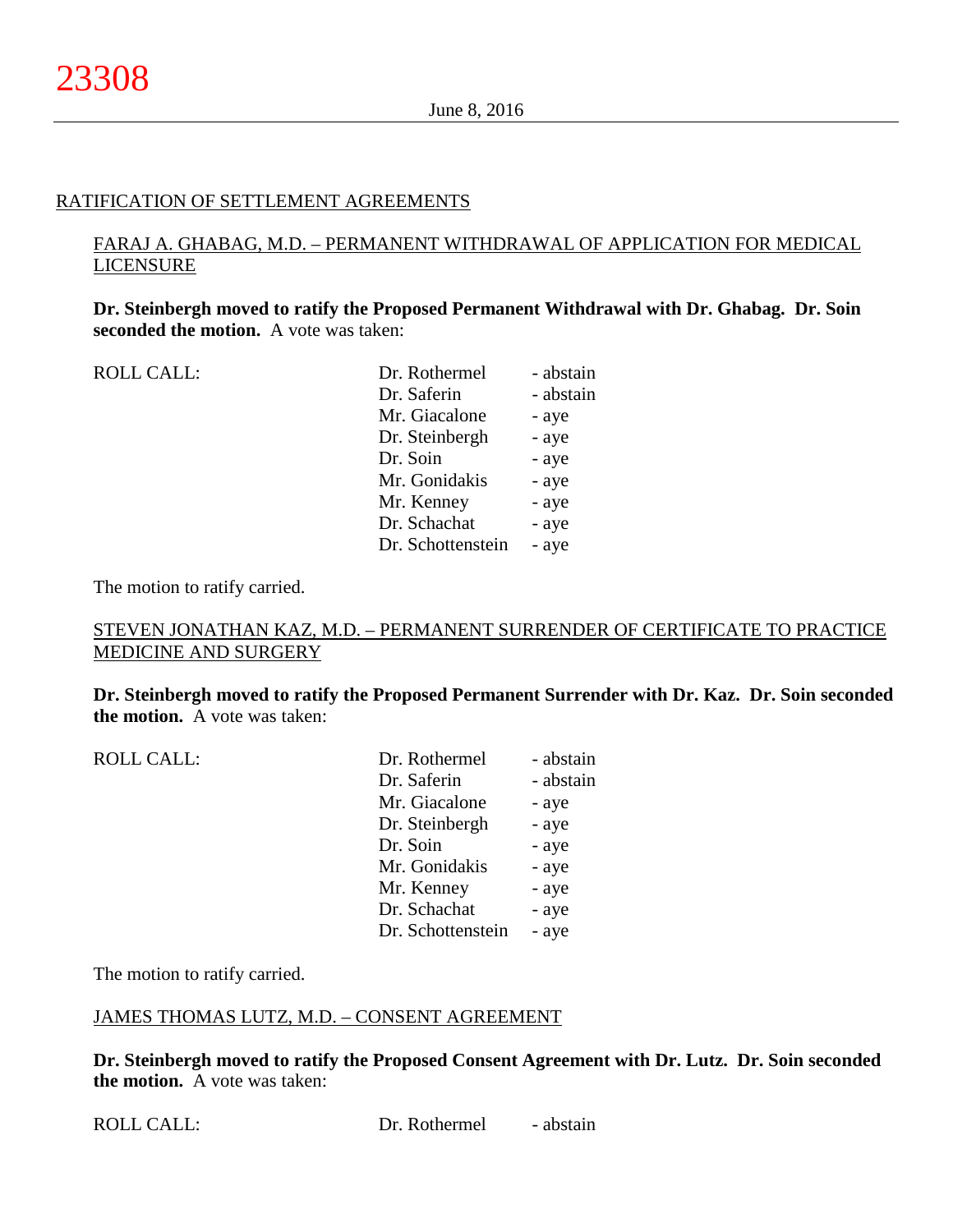June 8, 2016

| Dr. Saferin       | - abstain |
|-------------------|-----------|
| Mr. Giacalone     | - aye     |
| Dr. Steinbergh    | - aye     |
| Dr. Soin          | - aye     |
| Mr. Gonidakis     | - aye     |
| Mr. Kenney        | - aye     |
| Dr. Schachat      | - aye     |
| Dr. Schottenstein | - aye     |

The motion to ratify carried.

# CARA E. PEREZ, M.D. – CONSENT AGREEMENT

**Dr. Steinbergh moved to ratify the Proposed Consent Agreement with Dr. Perez. Dr. Soin seconded the motion.** A vote was taken:

| Dr. Rothermel     | - abstain |
|-------------------|-----------|
| Dr. Saferin       | - abstain |
| Mr. Giacalone     | - aye     |
| Dr. Steinbergh    | - aye     |
| Dr. Soin          | - aye     |
| Mr. Gonidakis     | - aye     |
| Mr. Kenney        | - aye     |
| Dr. Schachat      | - aye     |
| Dr. Schottenstein | - aye     |
|                   |           |

The motion to ratify carried.

## JODI HARWOOD CHAPEK, P.A. – CONSENT AGREEMENT

**Dr. Steinbergh moved to ratify the Proposed Consent Agreement with Ms. Chapek. Dr. Soin seconded the motion.** A vote was taken:

| <b>ROLL CALL:</b> | Dr. Rothermel     | - abstain |
|-------------------|-------------------|-----------|
|                   | Dr. Saferin       | - abstain |
|                   | Mr. Giacalone     | - aye     |
|                   | Dr. Steinbergh    | - aye     |
|                   | Dr. Soin          | - aye     |
|                   | Mr. Gonidakis     | - aye     |
|                   | Mr. Kenney        | - aye     |
|                   | Dr. Schachat      | - aye     |
|                   | Dr. Schottenstein | - aye     |

The motion to ratify carried.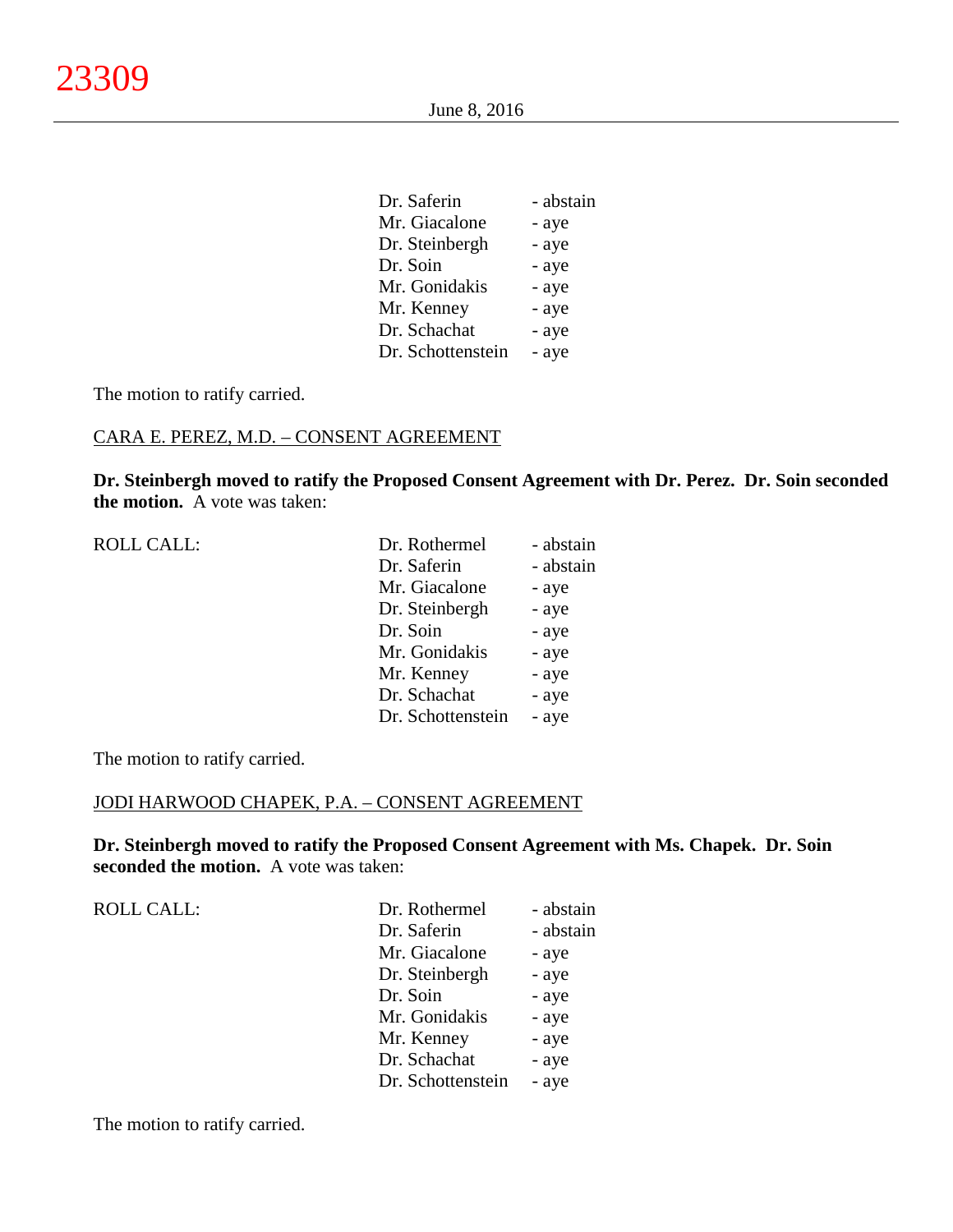## MICHAEL KLEEREKOPER, M.D. – VOLUNTARY PERMANENT RETIREMENT FROM THE PRACTICE OF MEDICINE AND SURGERY

## **Dr. Steinbergh moved to ratify the Proposed Voluntary Permanent Retirement with Dr. Kleerekoper. Dr. Soin seconded the motion.** A vote was taken:

| <b>ROLL CALL:</b> | Dr. Rothermel     | - abstain |
|-------------------|-------------------|-----------|
|                   | Dr. Saferin       | - abstain |
|                   | Mr. Giacalone     | - aye     |
|                   | Dr. Steinbergh    | - aye     |
|                   | Dr. Soin          | - aye     |
|                   | Mr. Gonidakis     | - aye     |
|                   | Mr. Kenney        | - aye     |
|                   | Dr. Schachat      | - aye     |
|                   | Dr. Schottenstein | - aye     |
|                   |                   |           |

The motion to ratify carried.

#### GREGORY ALLAN PARKER, M.D. – STEP I CONSENT AGREEMENT

**Dr. Steinbergh moved to ratify the Proposed Step I Consent Agreement with Dr. Parker. Dr. Soin seconded the motion.** A vote was taken:

| ROLL CALL: | Dr. Rothermel     | - abstain |
|------------|-------------------|-----------|
|            | Dr. Saferin       | - abstain |
|            | Mr. Giacalone     | - aye     |
|            | Dr. Steinbergh    | - aye     |
|            | Dr. Soin          | - aye     |
|            | Mr. Gonidakis     | - aye     |
|            | Mr. Kenney        | - aye     |
|            | Dr. Schachat      | - aye     |
|            | Dr. Schottenstein | - aye     |

The motion to ratify carried.

#### CITATIONS AND ORDERS OF SUMMARY SUSPENSION, IMMEDIATE SUSPENSION, AND AUTOMATIC SUSPENSION

**Dr. Steinbergh moved to enter an Order of Summary Suspension in the matter of James Austin Mabe, III, P.A., in accordance with Section 4730.25(G), Ohio Revised Code, and to issue the Notice of Summary Suspension and Opportunity for Hearing. Dr. Soin seconded the motion.** A vote was taken: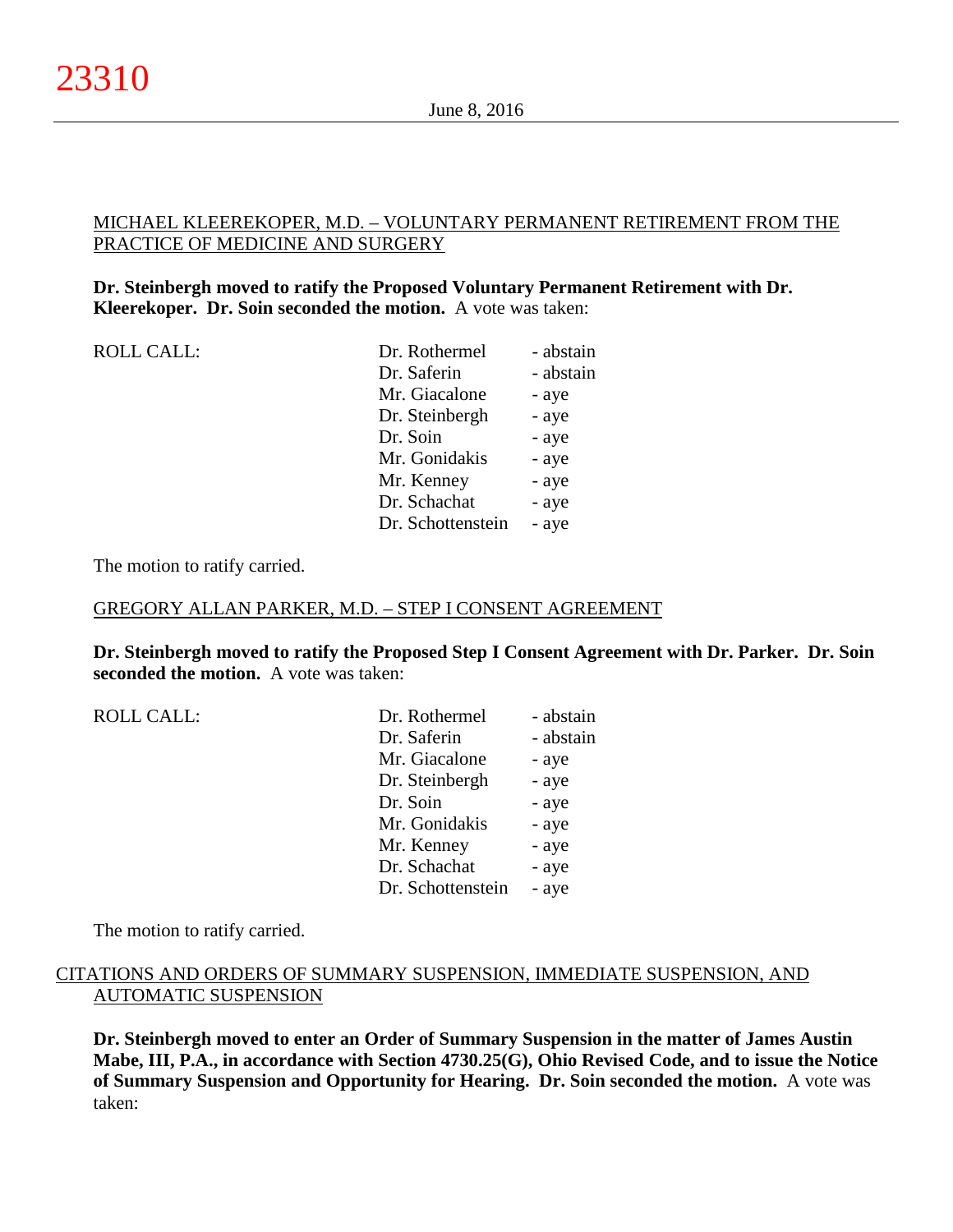| ROLL CALL: |  |
|------------|--|
|------------|--|

| <b>ROLL CALL:</b> | Dr. Rothermel     | - abstain |
|-------------------|-------------------|-----------|
|                   | Dr. Saferin       | - abstain |
|                   | Mr. Giacalone     | - aye     |
|                   | Dr. Steinbergh    | - aye     |
|                   | Dr. Soin          | - aye     |
|                   | Mr. Gonidakis     | - aye     |
|                   | Mr. Kenney        | - aye     |
|                   | Dr. Schachat      | - aye     |
|                   | Dr. Schottenstein | - aye     |
|                   |                   |           |

The motion carried.

**Dr. Steinbergh moved to send the Notices of Opportunity for Hearing to the following: J. Derek Hollingsworth, D.O.; Sonney P. Johnson; James Patrick Mima, P.A.; Barbara VanWye Simpson, L.M.T.; and William Lloyd Washington, M.D. Dr. Soin seconded the motion.** A vote was taken:

ROLL CALL:

| Dr. Rothermel     | - abstain |
|-------------------|-----------|
| Dr. Saferin       | - abstain |
| Mr. Giacalone     | - aye     |
| Dr. Steinbergh    | - aye     |
| Dr. Soin          | - aye     |
| Mr. Gonidakis     | - aye     |
| Mr. Kenney        | - aye     |
| Dr. Schachat      | - aye     |
| Dr. Schottenstein | - aye     |

The motion to send carried.

#### RULES & POLICIES

ROLL CALL:

**Dr. Steinbergh moved to approve the Findings and Order rescinding current Rule 4731-14-01 and adopting new Rule 4731-14-01 and amended Rules 4731-26-01 and 4731-26-03. Dr. Steinbergh further moved that the adopted rules be final filed with an effective date of June 30, 2016. Dr. Soin seconded the motion.** A vote was taken:

| Dr. Rothermel     | - aye |
|-------------------|-------|
| Dr. Saferin       | - aye |
| Mr. Giacalone     | - aye |
| Dr. Steinbergh    | - aye |
| Dr. Soin          | - aye |
| Mr. Gonidakis     | - aye |
| Mr. Kenney        | - aye |
| Dr. Schachat      | - aye |
| Dr. Schottenstein | - aye |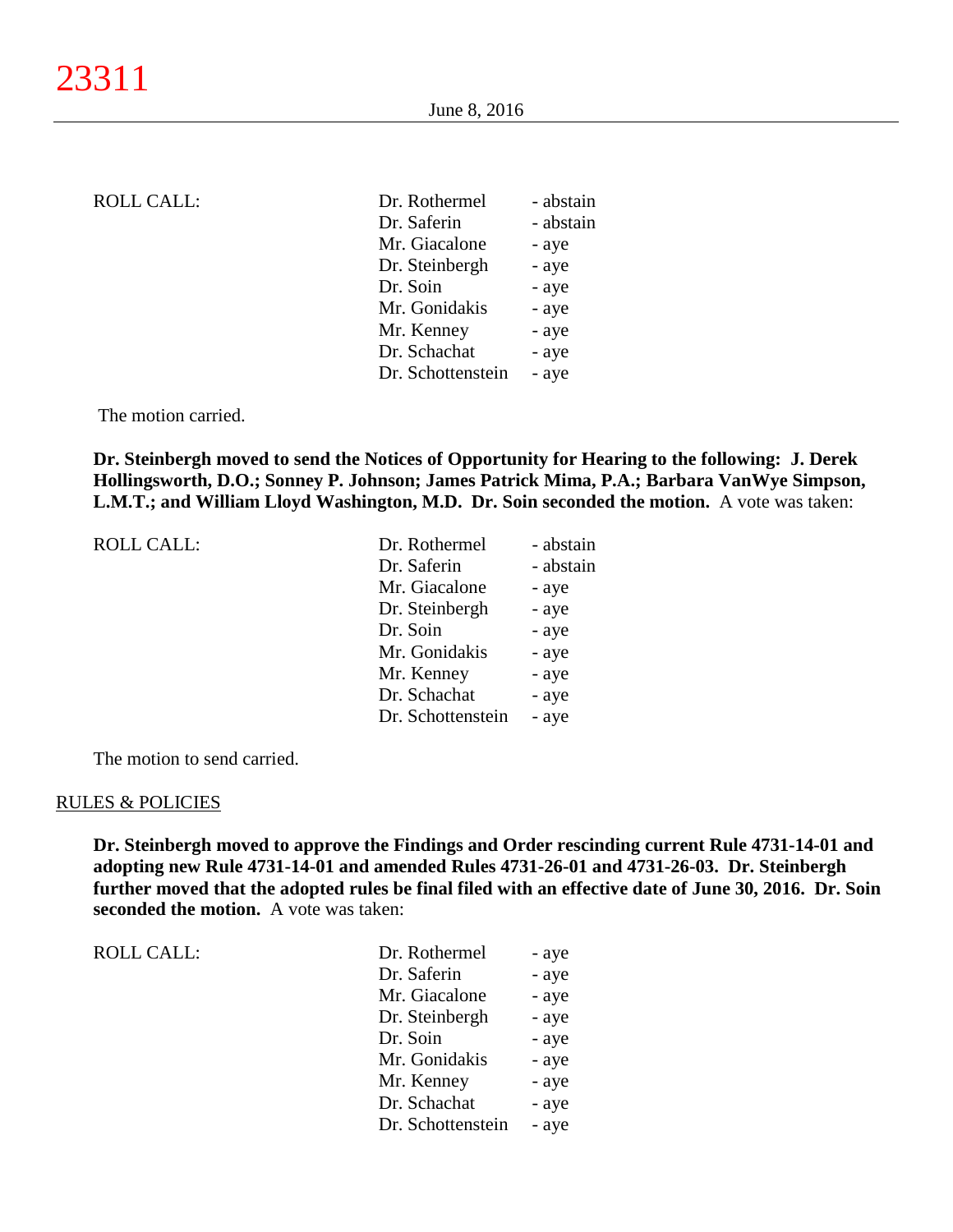The motion to send carried.

## OPERATIONS REPORT

**Human Resources:** Mr. Groeber stated that an offer has been extended to Teresa Pollock for the open Deputy Director 3 position, which will lead the Board's communication group. Ms. Pollock has communications experience with the Ohio State University School of Public Health, the Ohio Department of Health, and the media.

Mr. Groeber stated that the Board continues efforts to fill investigator and nurse positions. Mr. Groeber anticipated making offers to candidate within approximately the next month.

Mr. Groeber stated that, as part of the Union contract which the State approved last year, all bargaining unit employees will automatically receive a 2.5% increase in pay at the beginning of the next fiscal year. Mr. Groeber stated that he has approved a 2.5% increase for non-bargaining unit employees as well. Mr. Groeber stated that a similar increase in his own salary will be considered by the Finance Committee and the full Board. Mr. Groeber stated that these raises have already been accounted for in the Board's budget.

**Budget:** Mr. Groeber stated that the Board's current cash balance is \$5,240,000, about 20% more than this time last year.

**Information Technology:** Groeber stated that Mr. Miller continues to make progress on the e-license project for the Medical Board and all other state regulatory boards. Mr. Groeber stated that the Finance Committee has discussed additional functionalities to enhance the e-license system, including the following:

- An external user interface for the Attorney General's office and defense counsel to allow for the submission of motions and a more effective flow of documents
- A Board meeting module to allow the Board Parliamentarian to track Board materials and actions, as well as the production of notes
- Expanded compliance modules to allow probationers to use the system as a scheduling tool, a mechanism for notifications, and the submission of materials electronically
- An investigator daily planning and tracking module to allow investigators to plan their day effectively
- A Report of Investigation module to allow investigators to complete and submit reports as close to realtime as possible

**Communications and Outreach:** Mr. Groeber stated that he and Mr. Miller met with Dr. Jeffrey Sussman, Dean of the Northeast Ohio Medical University and Chair of the Council of Ohio Medical School Deans, to discuss the objectives of the Board to interact with Ohio's medical students more frequently. Mr. Groeber and Dr. Sussman also discussed the possibility of holding Medical Board meetings at the medical schools on a semi-regular basis. Dr. Sussman liked the idea of holding Board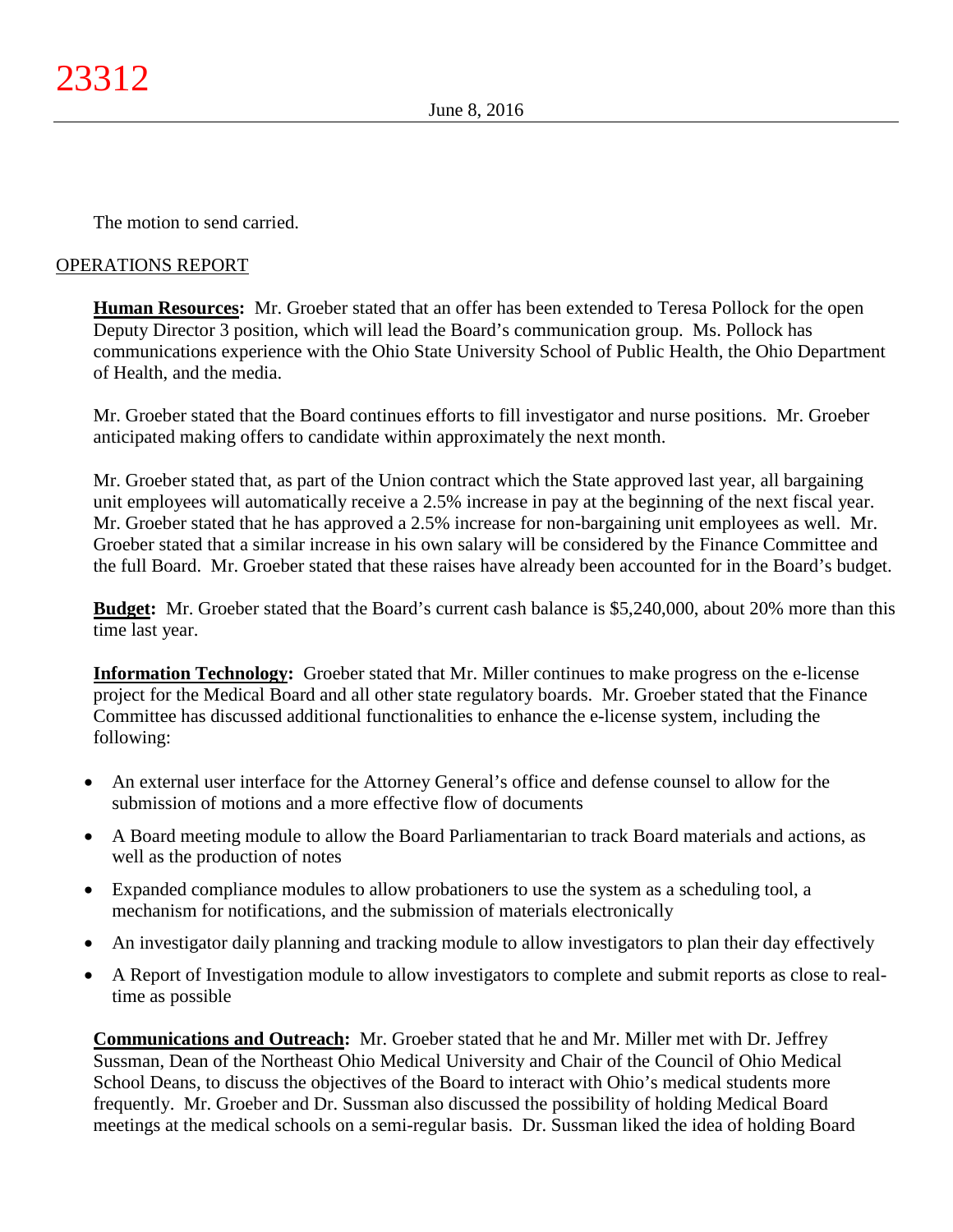meetings at the schools, but expressed concerns about the logistics involved.

Mr. Giacalone opined that holding actual meetings at the schools would be more impactful to the students because they will be able to see physicians and other practitioners appearing before the Board. Dr. Steinbergh agreed that seeing a Board meeting would be beneficial to students. Dr. Rothermel observed that holding a Board meeting in a different location would be very challenging. Dr. Rothermel suggested that the Board consider helping medical students come to the Board meetings in the usual location. Mr. Groeber commented that other services could also be offered to medical students to help them understand the Board's rules and the licensure process.

**Agency Operations:** Mr. Groeber thanked the staff on the work its done in resolving complaints that were still open in the Board's system. Mr. Groeber stated that last month the number of open complaints decreased by about 200 and now stands at approximately 1,550. Mr. Groeber noted that the Standards Review and Intervention Section continues to struggle due to a lack of appropriate staffing, a situation which should be resolved as candidates are selected to fill nurse reviewer positions.

Mr. Groeber stated that the total number of licenses issued this year to date increased by 5% and are being processed 7% faster. Mr. Groeber noted that the Bureau of Criminal Investigation (BCI), which performs criminal background checks on the Board's applicants, has revised their processes that will mostly affect out-of-state applicants. Mr. Alderson and Ms. Scott have been able to identify fingerprinting and background firms that are licensed by the Attorney General's office, which should improve the process time of out-of-state applicants. The use of these firms will add about \$25 to the cost of the application, but the applicant should obtain their licenses two to three weeks faster.

Mr. Groeber stated that the number of complaints in the Hearing Unit have reduced significantly in the last several months.

**Investigator Protective Vest and Firearms Policy:** Mr. Groeber stated that Armada, a third-party firm which the Board commissioned to assess the risks that investigators potentially face, issued a report concluding that there are some inherent risks associated with the position which would warrant investigators carrying a firearm. In light of this report, Mr. Groeber asked the Board to consider in what circumstances an investigator should be required to wear their protective vests.

The Board discussed this matter thoroughly. Mr. Kenney opined that it is not appropriate for Medical Board investigators to carry firearms at all, noting that there has never been an incident in which an investigator had to draw his or her firearm. Mr. Kenney also expressed concern with the idea of an investigator with a firearm and a proactive vest entering a physician's office.

Dr. Steinbergh stated that she has consistently opposed the carrying of firearms by investigators, even when the Board approved the policy some years ago. Dr. Steinbergh opined that if an investigator goes into a situation in which they feel they need a firearm, then they should also wear a protective vest. Dr. Steinbergh stated that investigators should be able to request back-up from local law enforcement if they feel that they may be in a dangerous situation. Dr. Rothermel agreed.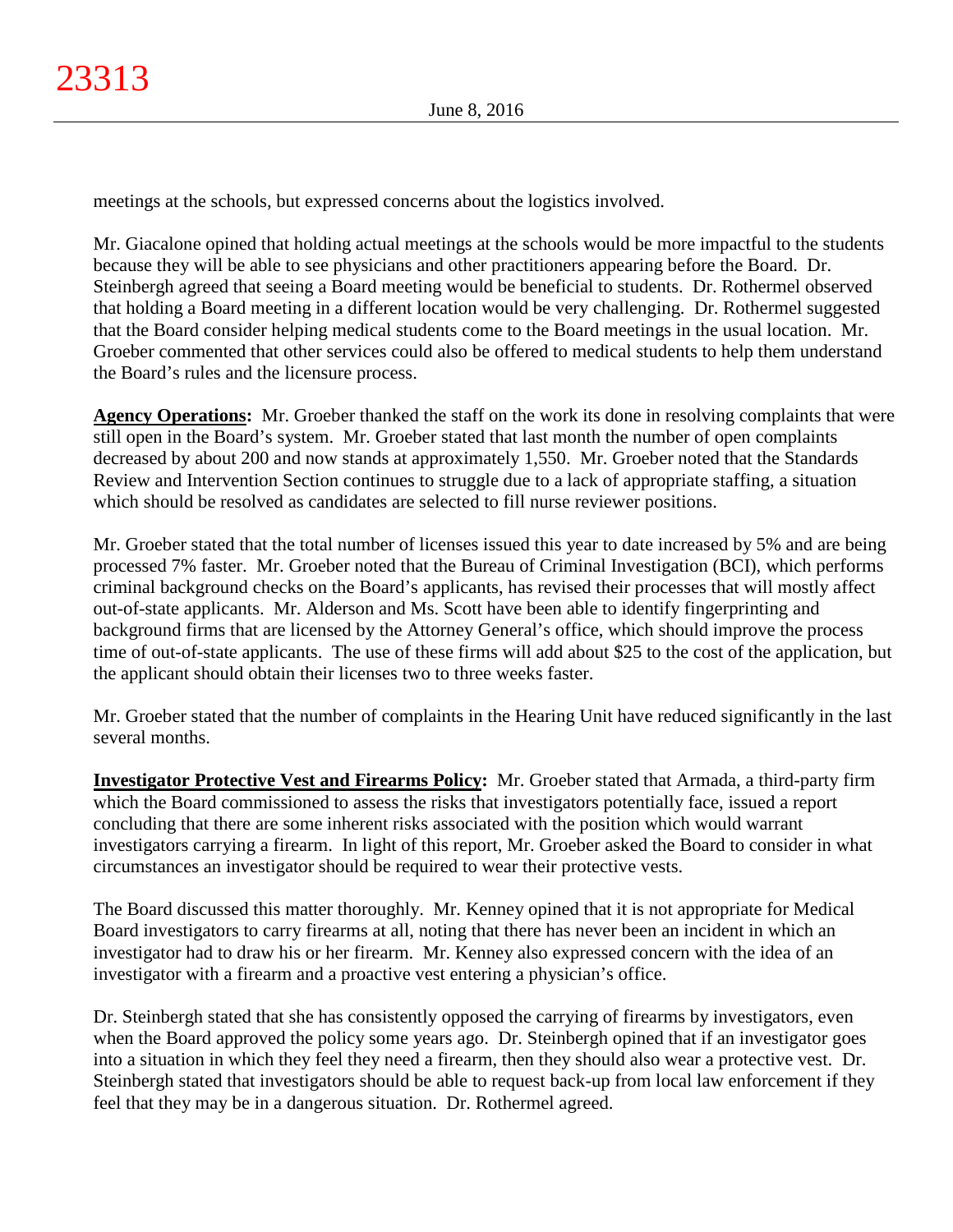Dr. Schottenstein asked if the Board should consider the option of having investigators wear protective vests and not carry firearms. Mr. Kenney approved of Dr. Schottenstein's suggestion. Mr. Kenney also opined that an investigator should leave the premises if they feel they are at risk. Dr. Schachat and Dr. Schottenstein agreed with Mr. Kenney, though Dr. Schottenstein noted that an investigator may not realize the risk until it is too late.

In response to questions from Mr. Gonidakis, Mr. Groeber stated that the job description of an investigator requires them to be proficient in carrying a firearm and that a firearm is available, but it does not mandate carrying a firearm in any given situation. Mr. Groeber stated that there are currently three investigators whose employment predate the current policy and have chosen not to have a firearm. Mr. Groeber stated that investigators receive firearm training on a biennial basis.

In response to questions from Dr. Schachat, Mr. Groeber stated that the investigators who have firearms carry them the majority of the time. Mr. Groeber stated that in the two to three years this policy has been in effect, no investigator has ever taken their firearm out of the holster except for training purposes. Mr. Groeber further stated that at the April meeting of the Federation of State Medical Boards, he asked representatives from approximately 10 to 15 medical board whose investigators carry firearms if any of their investigators had ever drawn or fired their weapon; no one answered affirmatively. Dr. Schachat asked what the investigators want in this regard. Mr. Groeber replied that the majority of investigators want to be able to carry firearms.

Dr. Saferin opined that the Board should err on the side of safety for the investigators and reiterated that most investigators want to carry firearms for their protection. Dr. Schottenstein agreed that the Board should be sensitive to the investigators' concerns.

Mr. Groeber thanked the Board for its discussion and asked for further comments from Board members over the next two weeks. Mr. Groeber stated that he and the staff will draft a policy reflective of the Board members' comments. Mr. Gonidakis stated that he would also like to hear input from Mr. Schmidt and the investigators.

# REPORTS BY ASSIGNED COMMITTEES

# POLICY COMMITTEE

# RULES PREVIOUSLY CIRCULATED FOR COMMENT

Ms. Anderson stated that the Policy Committee recommends approval of Rules 4731-11-01, 4731-11-09, 4731-1-04, 4731-1-06, and 4731-2-01 to be filed with the Common Sense Initiative office. Ms. Anderson stated that Rule 4731-1-04 has a small amendment to address statutory issues, while Rule 4731-2-01 includes minor amendments for ease of reading.

**Dr. Saferin moved to approve Rules 4731-11-01, 4731-11-09, 4731-1-04, 4731-1-06, and 4731-2-01, as recommended by the Policy Committee, to be filed with the Common Sense Initiative office. Dr. Steinbergh seconded the motion.** A vote was taken: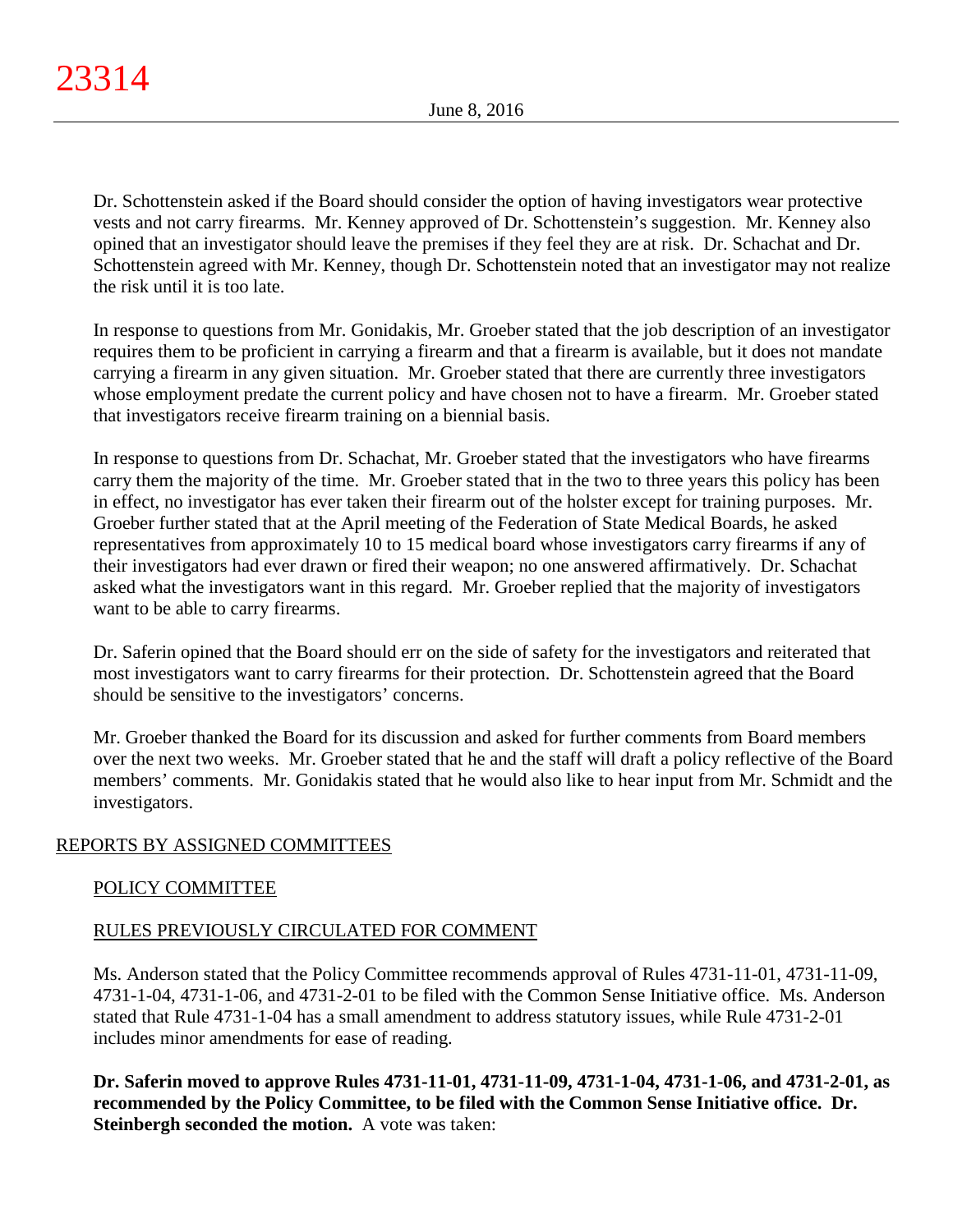# ROLL CALL: Dr. Rothermel - and - and - and - and - and - and - and - and - and - and - and - and - and - and - and - and - and - and - and - and - and - and - and - and - and - and - and - and - and - and - and - and - and

| Dr. Rothermel     | - aye |
|-------------------|-------|
| Dr. Saferin       | - aye |
| Mr. Giacalone     | - aye |
| Dr. Steinbergh    | - aye |
| Dr. Soin          | - aye |
| Mr. Gonidakis     | - aye |
| Mr. Kenney        | - aye |
| Dr. Schachat      | - aye |
| Dr. Schottenstein | - aye |

The motion to send carried.

#### LICENSURE COMMITTEE

#### LICENSURE APPLICATION REVIEW

#### AYAL ROMEM, M.D.

Dr. Saferin stated that Dr. Romem is requesting waiver of the Board's United States Medical Licensing Examination (USMLE) ten-year rule on basis of Section 4731-6-14, Ohio Administrative Code. Dr. Romem passed Step I of the USMLE in 1997, Step II CK in 1999, Step II CS in 2008, and Step III in 2010. Dr. Romem is requesting a waiver because he had served in the Israeli army for five years, which caused delays in taking the USMLE sequence.

The Licensure Committee recommends approval of Dr. Romem's request.

**Dr. Saferin moved to approve the good-cause exception for the 10-year rule as outlined in 4731-6- 14(C)(3)(b)(ii), Ohio Administrative Code, and accept the examination sequence in order to grant Dr. Romem a license. Dr. Steinbergh seconded the motion.** A vote was taken:

| <b>ROLL CALL:</b> | Dr. Rothermel     | - aye |
|-------------------|-------------------|-------|
|                   | Dr. Saferin       | - aye |
|                   | Mr. Giacalone     | - aye |
|                   | Dr. Steinbergh    | - aye |
|                   | Dr. Soin          | - aye |
|                   | Mr. Gonidakis     | - aye |
|                   | Mr. Kenney        | - aye |
|                   | Dr. Schachat      | - aye |
|                   | Dr. Schottenstein | - aye |
|                   |                   |       |

The motion carried.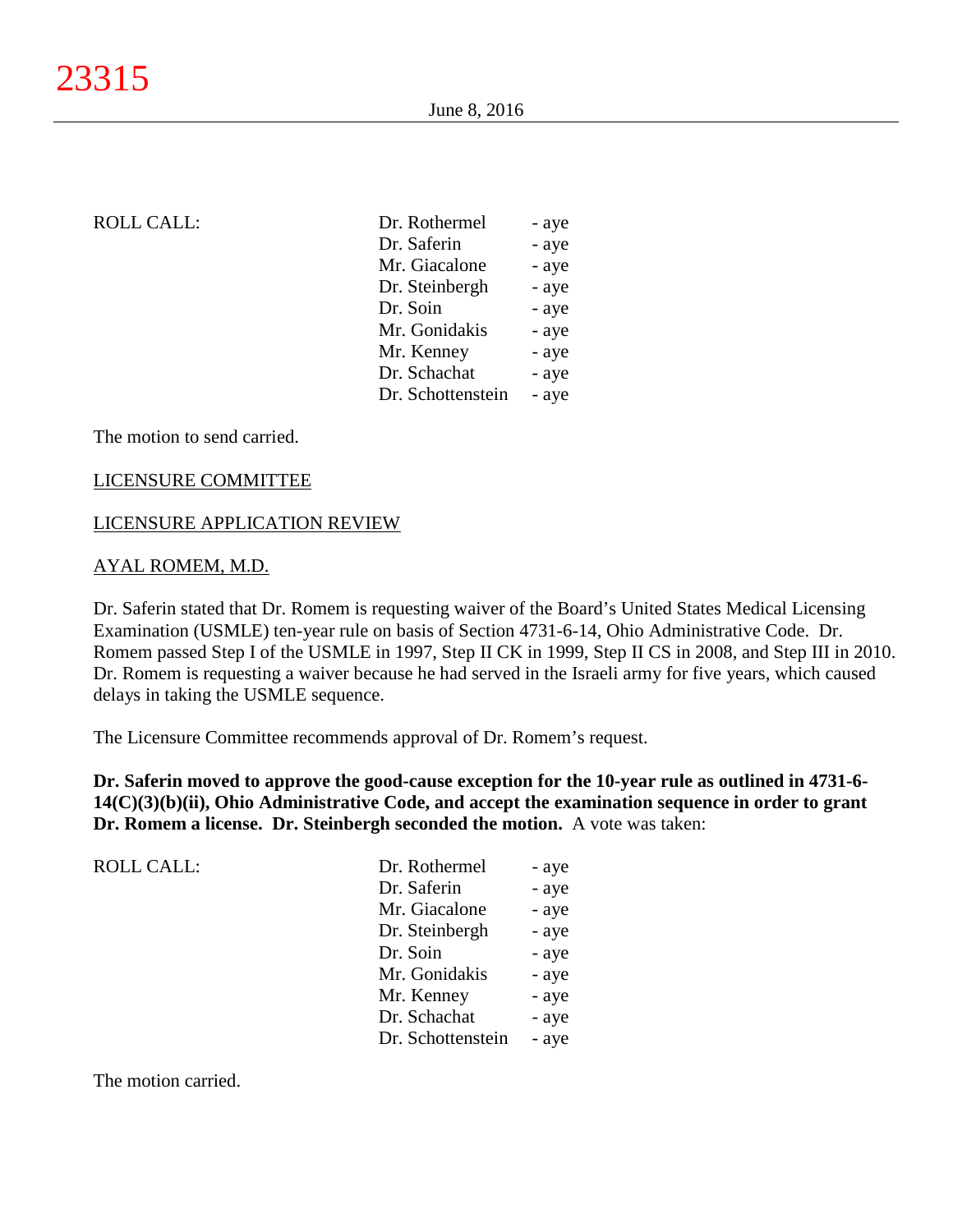## CHAPTER 4731-10, LICENSING AND CONTINUING EDUCATION

Dr. Saferin stated that the Licensure Committee voted to circulate the draft rules in Chapter 4731-10 for comments from interested parties.

## APPLICATION QUESTIONS REGARDING MENTAL & PHYSICAL HEALTH

Ms. Anderson stated that Question #23 of the application for licensure, which concerns physical and mental conditions, has been redrafted to reflect the Board's discussion at the May Board meeting.

## **Dr. Steinbergh moved to approve the language of Question #23 as drafted. Dr. Saferin seconded the motion.**

Mr. Giacalone recommended adding language, in parentheses, specifying that the applicant does not need to disclose that he or she wears eyeglasses or contact lenses. The Board discussed the recommendation and agreed with Mr. Giacalone.

**Dr. Steinbergh wished to change her motion so that the phrase "excluding the wearing of eyeglasses and contact lenses" is added parenthetically to Question #23.** No Board member objected to the change in Dr. Steinbergh's motion. The change to the motion was accepted.

A vote was taken on Dr. Steinbergh's motion:

| <b>ROLL CALL:</b> | Dr. Rothermel     | - aye |
|-------------------|-------------------|-------|
|                   | Dr. Saferin       | - aye |
|                   | Mr. Giacalone     | - aye |
|                   | Dr. Steinbergh    | - aye |
|                   | Dr. Soin          | - aye |
|                   | Mr. Gonidakis     | - aye |
|                   | Mr. Kenney        | - aye |
|                   | Dr. Schachat      | - aye |
|                   | Dr. Schottenstein | - aye |
|                   |                   |       |

The motion carried.

# COSMETIC THERAPY UNIVERSAL EXAMINATION

Dr. Saferin stated that the Board continues to give a licensure examination for cosmetic therapist applicants, which is costly and time-consuming. Dr. Saferin stated that the Licensure Committee is exploring the possibility of accepting a universal examination which cosmetic therapist applicants can take on their own at multiple locations and times. Dr. Saferin stated that the Licensure Committee will offer a motion in this regard at the next Board meeting.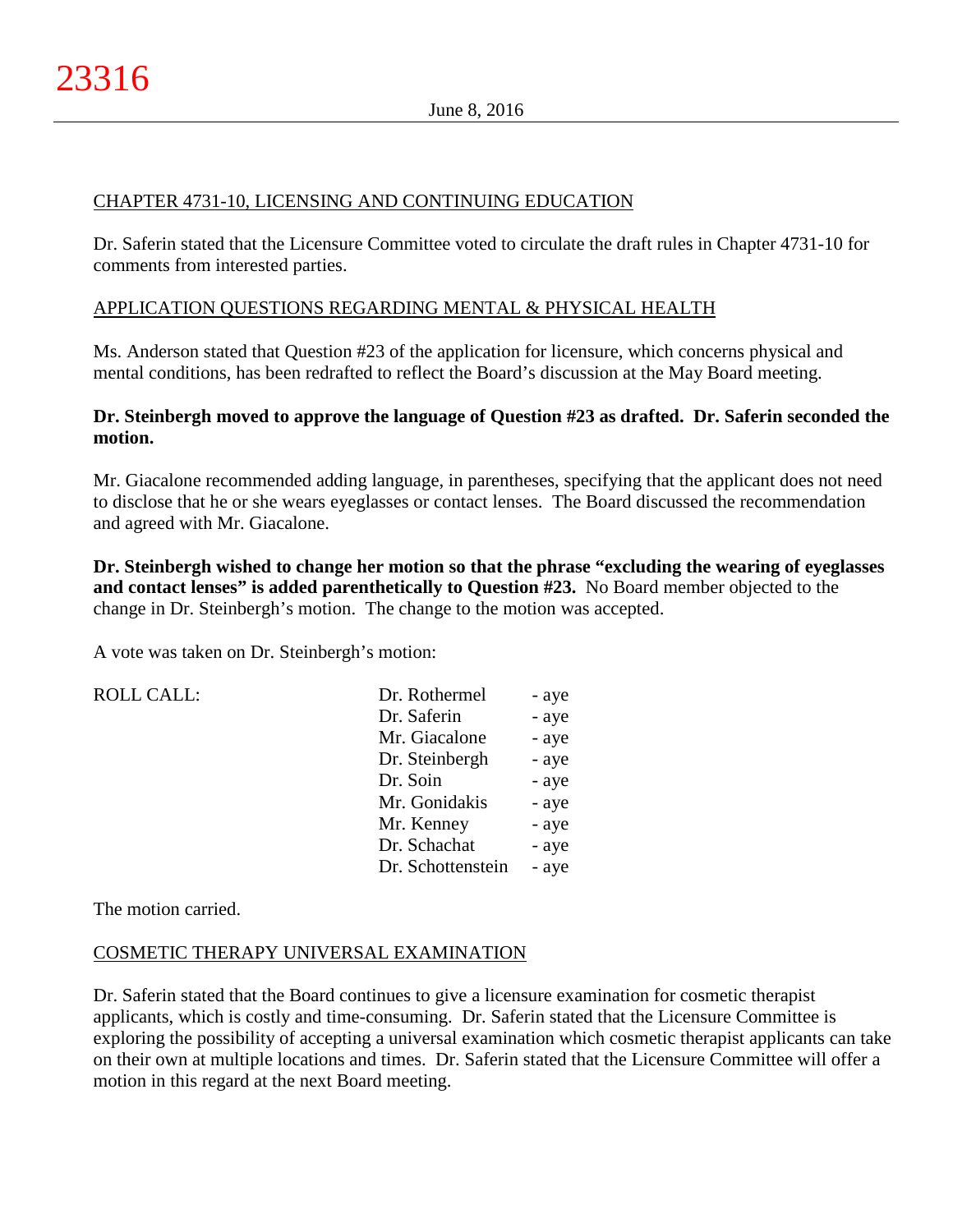# COMPLIANCE COMMITTEE

Dr. Steinbergh stated that On May 11, 2016, the Compliance Committee met with Nabila Saeed Babar, M.D.; Anthony V. Dallas, Jr., M.D.; James C. English, M.D.; Kirstin D. Felumlee, M.T.; David M. Hughes, D.O.; Steve M. Leung, M.D.; Richard Ray Mason, D.O.; and John A. Ross, M.D., and moved to continue them under the terms of their respective Board actions. The Compliance Committee accepted Compliance staff's report of conferences on April 11 & 12, 2016.

# PHYSICIAN ASSISTANT/SCOPE OF PRACTICE COMMITTEE

# PODIATRY AND HYPERBARIC OXYGEN THERAPY

Dr. Steinbergh stated that the Physician Assistant/Scope of Practice Committee has been considering questions regarding whether podiatrists should be allowed to supervise hyperbaric oxygen therapy (HBOT). Dr. Steinbergh stated that in 2007 the Board had considered supervision of HBOT to be outside the scope of podiatric medicine.

Dr. Steinbergh stated that the Physician Assistant/Scope of Practice Committee and staff researched this issue thoroughly over that last several months, including documentation from the Undersea and Hyperbaric Medical Society and the American College of Hyperbaric Medicine's consensus statement on physician credentialing. The Committee also reviewed a position paper in the Journal of the American Podiatric Medical Association, as well as a letter from Jimelle Rumberg, Ph.D., Executive Director of the Ohio Foot and Ankle Medical Association.

Following review of the relevant data, the Physician Assistant/Scope of Practice Committee recommended approval of draft legislative language which would allow podiatrists who meet certain conditions to supervise HBOT to treat ailments within the scope of podiatric medicine. The draft language would require the podiatrist to consult with a physician recognized by the facility as an HBOT expert and an HBOT physician must be readily available for consultation in the event of a complication during treatment. In addition, the podiatrist must be certified in advanced cardiovascular life support (ACLS) and complete a minimum 40-hour course in hyperbaric medicine recognized by the American College of Hyperbaric Medicine or the Undersea and Hyperbaric Medicine Society. Lastly, the draft language would allow a certified hyperbaric technologist to practice under the direct supervision of a podiatrist.

Dr. Saferin stated that the Ohio Foot and Ankle Medical Association supports the draft language. Dr. Saferin further commented that he does not intend to supervise HBOT treatments in his own practice, and therefore he will not personally benefit from the adoption of this language.

Dr. Steinbergh commented that if the language is adopted, it will be up to each hospital to determine if it wants to credential podiatrists to supervise HBOT in their facility.

**Dr. Steinbergh moved that the Medical Board support the draft legislation, as amended by the Physician Assistant/Scope of Practice Committee. Dr. Soin seconded the motion.** A vote was taken: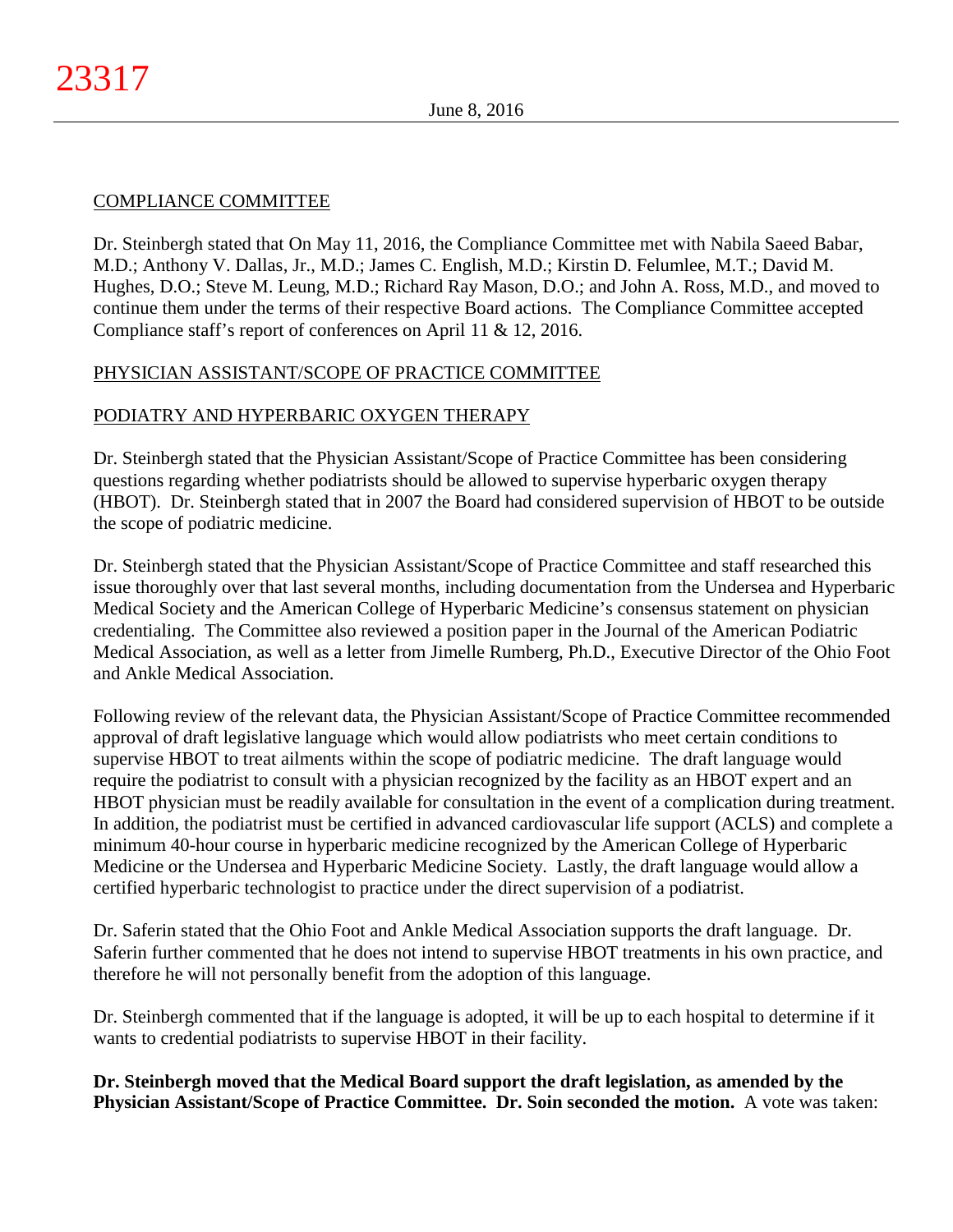# ROLL CALL: Dr. Rothermel - and - and - and - and - and - and - and - and - and - and - and - and - and - and - and - and - and - and - and - and - and - and - and - and - and - and - and - and - and - and - and - and - and

| Dr. Rothermel     | - aye |
|-------------------|-------|
| Dr. Saferin       | - aye |
| Mr. Giacalone     | - aye |
| Dr. Steinbergh    | - aye |
| Dr. Soin          | - aye |
| Mr. Gonidakis     | - aye |
| Mr. Kenney        | - aye |
| Dr. Schachat      | - aye |
| Dr. Schottenstein | - aye |

The motion carried.

#### PHYSICIAN ASSISTANT FORMULARY REVIEW

**Dr. Steinbergh moved to accept the physician assistant formulary as approved by the Physician Assistant Policy Committee and the Physician Assistant/Scope of Practice Committee. Dr. Soin seconded the motion.** A vote was taken:

| <b>ROLL CALL:</b> | Dr. Rothermel     | - aye |
|-------------------|-------------------|-------|
|                   | Dr. Saferin       | - aye |
|                   | Mr. Giacalone     | - aye |
|                   | Dr. Steinbergh    | - aye |
|                   | Dr. Soin          | - aye |
|                   | Mr. Gonidakis     | - aye |
|                   | Mr. Kenney        | - aye |
|                   | Dr. Schachat      | - aye |
|                   | Dr. Schottenstein | - aye |
|                   |                   |       |

The motion carried.

#### DRAFT PHYSICIAN ASSISTANT RULES

**Dr. Saferin moved to approve Rules 4730-1-02, 4730-1-03, 4730-1-04, 4731-1-06, 4730-1-07, 4730-2- 03, 4730-3-01, and 4730-3-02, as approved by the Physician Assistant/Scope of Practice Committee, to be filed with the Common Sense Initiative Office. Mr. Giacalone seconded the motion.** A vote was taken:

|  |  | <b>ROLL CALL:</b> |
|--|--|-------------------|
|--|--|-------------------|

| ROLL CALL: | Dr. Rothermel  | - aye |
|------------|----------------|-------|
|            | Dr. Saferin    | - aye |
|            | Mr. Giacalone  | - aye |
|            | Dr. Steinbergh | - aye |
|            | Dr. Soin       | - aye |
|            | Mr. Gonidakis  | - aye |
|            | Mr. Kenney     | - aye |
|            |                |       |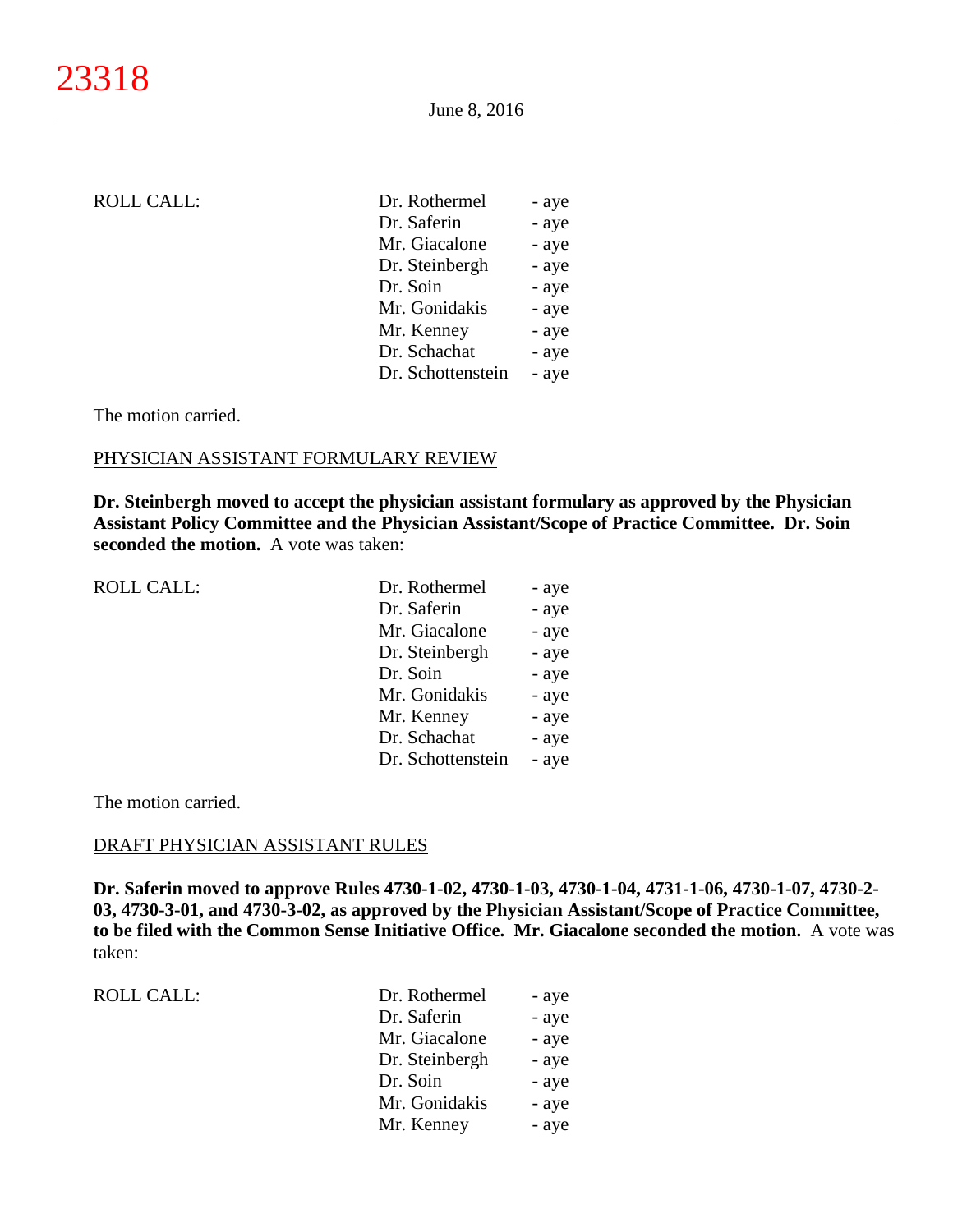June 8, 2016

| Dr. Schachat      | - aye |
|-------------------|-------|
| Dr. Schottenstein | - aye |

The motion carried.

#### EXECUTIVE SESSION

**Dr. Steinbergh moved to go into Executive Session to discuss employment of a staff member. Dr. Saferin seconded the motion.** A vote was taken:

ROLL CALL: Dr. Rothermel - and - and - and - and - and - and - and - and - and - and - and - and - and - and - and - and - and - and - and - and - and - and - and - and - and - and - and - and - and - and - and - and - and

| Dr. Rothermel     | - ave |
|-------------------|-------|
| Dr. Saferin       | - aye |
| Mr. Giacalone     | - aye |
| Dr. Steinbergh    | - aye |
| Dr. Soin          | - aye |
| Mr. Gonidakis     | - aye |
| Mr. Kenney        | - aye |
| Dr. Schachat      | - aye |
| Dr. Schottenstein | - aye |
|                   |       |

The motion carried.

Pursuant to Section 121.22(G)(3), Ohio Revised Code, the Board went into executive session. Mr. Groeber was present during a portion of the Executive Session.

The Board returned to public session.

The Board recessed at 12:25 p.m. and resumed at 1:10 p.m.

#### REPORTS BY ASSIGNED COMMITTEES

#### FINANCE COMMITTEE

Ms. Loe stated that in April 2016 the Board received slightly over \$1,000,000 in revenue and spent slightly over \$800,000. Ms. Loe noted that the spending included more than \$200,000 spent on the second half of the e-license project. As of the end of April, the Board had \$5,200,000 in its fund.

Ms. Loe stated that Fiscal Year 2016 ends on June 30 and the state's accounting system will close down for most spending, except payroll, on June 17 until the beginning of Fiscal Year 2017.

#### PROBATIONARY REQUESTS

Mr. Gonidakis advised that at this time he would like the Board to consider the probationary requests on today's consent agenda. Mr. Gonidakis asked if any Board member wished to discuss a probationary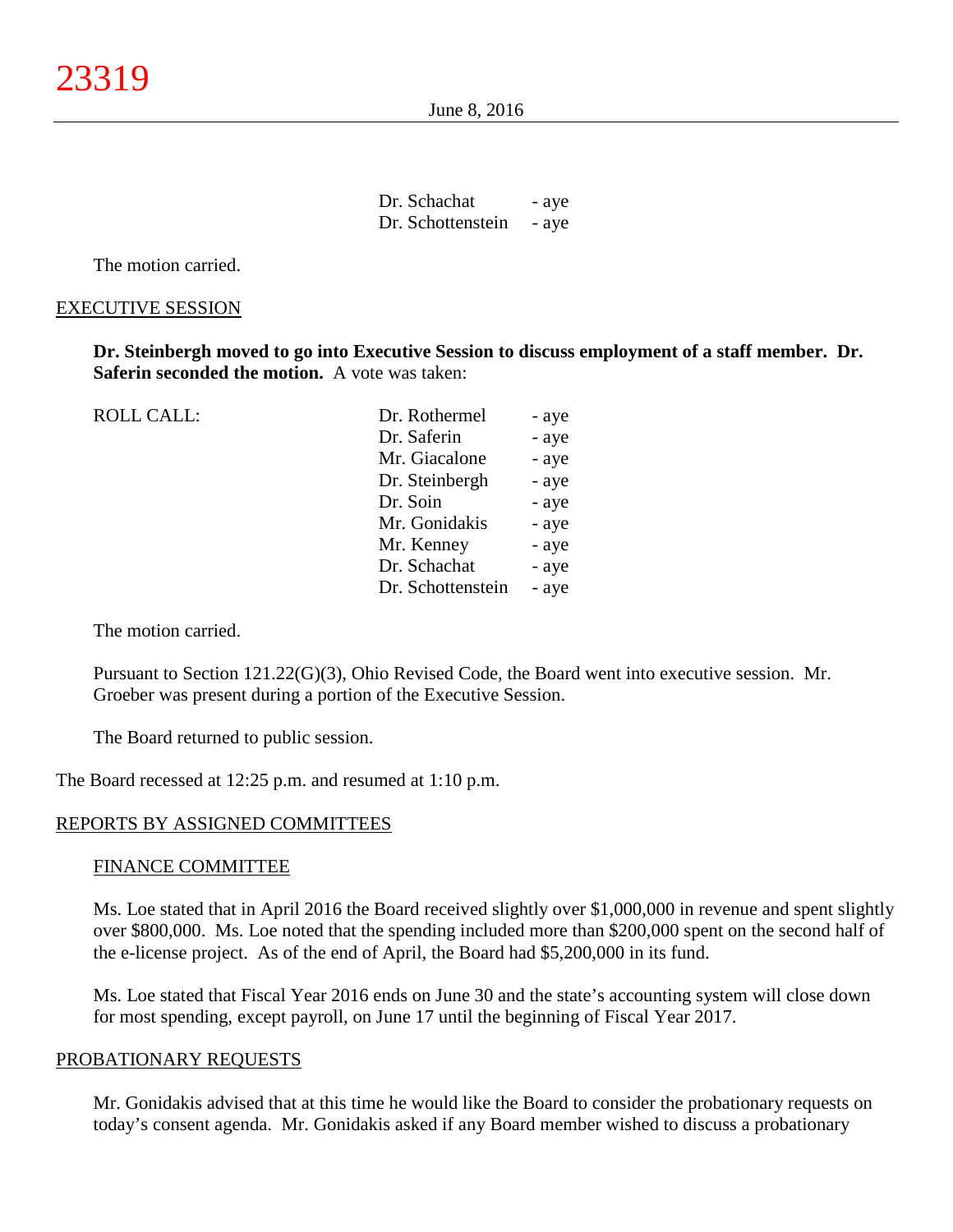request separately. No Board members wished to discussed a probationary request separately.

**Dr. Steinbergh moved to accept the Compliance staff's Reports of Conferences and the Secretary and Supervising Member's recommendations as follows:**

• **To grant Martin P. Ambrose, M.D.'s request for reduction in personal appearances to every six months;**

• **To grant Courtney D. Bonner, D.O.'s request for reduction in personal appearances to every six months; and reduction in recovery meeting attendance to two meetings per week with a minimum of ten meetings per month;**

• **To grant Regis P. Burlas, D.O.'s, request for approval of Catherine DeGood, D.O., to conduct one return-to-work assessment, required for reinstatement; and approval of Stuart Gitlow, M.D., to conduct one return to work assessment, required for reinstatement;**

• **To grant James C. English, M.D.'s request for approval of the submitted practice plan; approval of David H. Prescott, M.D., to serve as the monitoring physician; approval of Scott Kurzer, M.D., to serve as the alternate monitoring physician; and determination of the frequency and number of charts to be reviewed at ten charts per week;**

• **To grant Peter C. Johnson, M.D.'s request for approval of Steven J. Stechschulte to serve as the new polygraph technician;**

• **To grant John R. Kerns, D.O.'s request for reduction in required drug and alcohol rehabilitation meetings from three per week to two per week with a minimum of ten per month;**

• **To grant Paul D. Lopreato, P.A.'s request for permission to continue under the terms of his May 8, 2013 Step II Consent Agreement while residing in Florida; approval of the Florida Professionals Resource Network (PRN) to conduct monitoring while Mr. Lopreato resides in Florida; and approval to make personal appearances via electronic means;**

• **To grant Adam C. Maier, D.O.'s request for reduction in personal appearances to every six months; and discontinuance of the film review requirement;**

• **To grant Kimberly M. Nemeth, D.O.'s request for approval of John A. Bastulli, M.D., to serve as the new monitoring physician;**

• **To grant David O'Connell, M.D.'s request for reduction in personal appearances to every six months;**

• **To grant Anthony M. Ruffa, D.O.'s request for reduction in psychiatric treatment sessions to every six months; approval of Maria W. Davison, M.D., to serve as the new monitoring physician; and approval of personal appearances via internet meeting source;**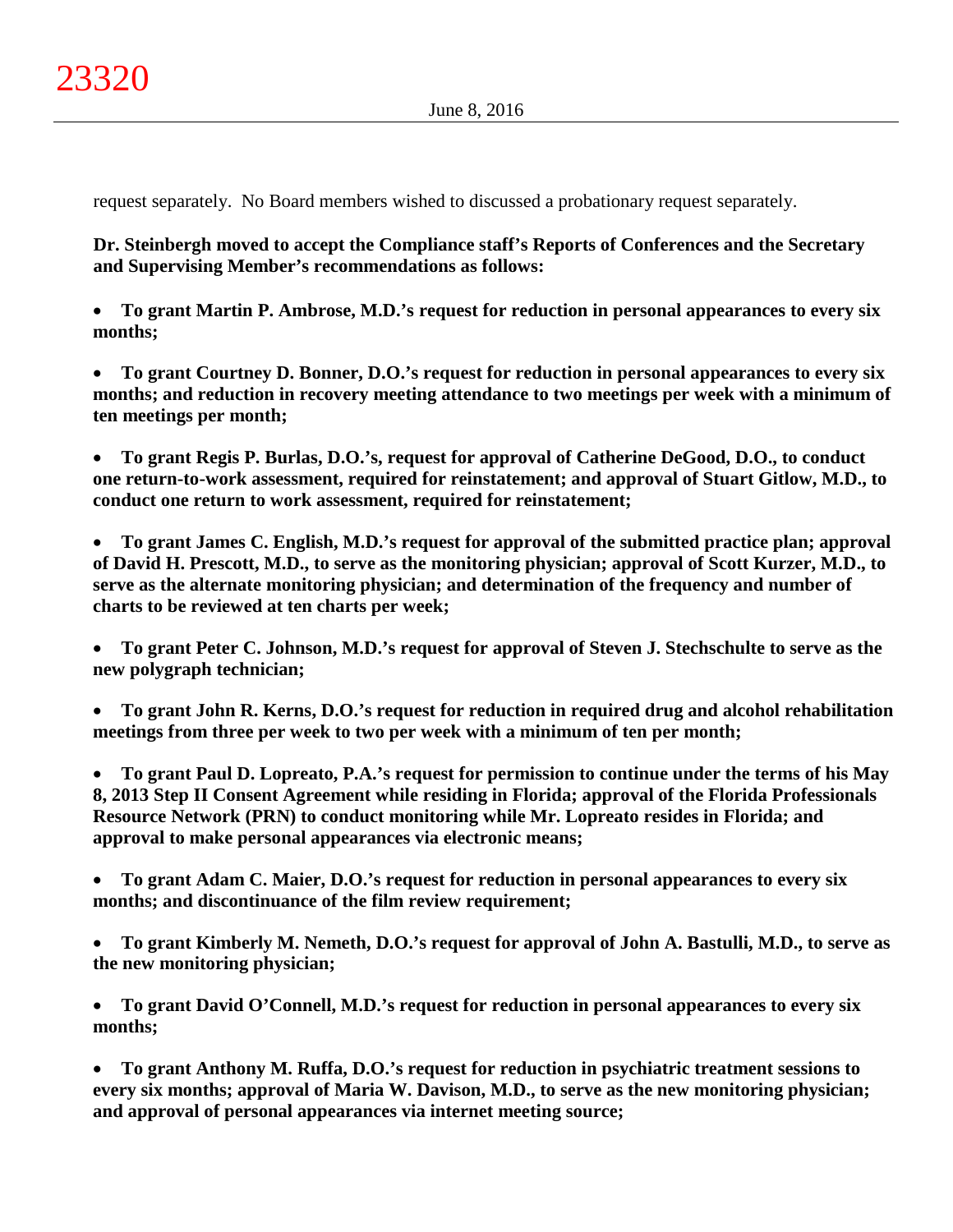• **To grant Bradley Joseph Vargo, D.O.'s request for reduction in frequency of drug and alcohol testing requirements to a minimum of two per month; reduction in personal appearances to every six months; and reduction in drug and alcohol rehabilitation meetings to two per week with a minimum of ten per month; and**

• **To grant Aly Mohamed Aly Zewail, M.D.'s request for approval of a course tailored specifically for the doctor by Donna F. Homenko, Ph.D., to fulfill the personal/professional ethics course required for reinstatement; and approval of** *Course #91410 Prescription Opioids: Risk Management and Strategies for Safe Use***, administered by NETCE, to fulfill the controlled substance prescribing course required for reinstatement.**

**Dr. Soin seconded the motion.** A vote was taken:

ROLL CALL:

| Dr. Rothermel     | - abstain |
|-------------------|-----------|
| Dr. Saferin       | - abstain |
| Mr. Giacalone     | - aye     |
| Dr. Steinbergh    | - aye     |
| Dr. Soin          | - aye     |
| Mr. Gonidakis     | - aye     |
| Mr. Kenney        | - aye     |
| Dr. Schachat      | - aye     |
| Dr. Schottenstein | - aye     |
|                   |           |

The motion carried.

#### REINSTATEMENT REQUEST

#### MARK E. HOSTETTLER, M.D.

**Dr. Steinbergh moved that the request for the reinstatement of the license of Michael E. Hostettler, M.D., be approved, effective immediately, subject to the probationary terms and conditions as outlined in the October 14, 2015 Order for a minimum of two years. Dr. Soin seconded the motion**. A vote was taken:

| <b>ROLL CALL:</b> | Dr. Rothermel     | - abstain |
|-------------------|-------------------|-----------|
|                   | Dr. Saferin       | - abstain |
|                   | Mr. Giacalone     | - aye     |
|                   | Dr. Steinbergh    | - aye     |
|                   | Dr. Soin          | - aye     |
|                   | Mr. Gonidakis     | - aye     |
|                   | Mr. Kenney        | - aye     |
|                   | Dr. Schachat      | - aye     |
|                   | Dr. Schottenstein | - aye     |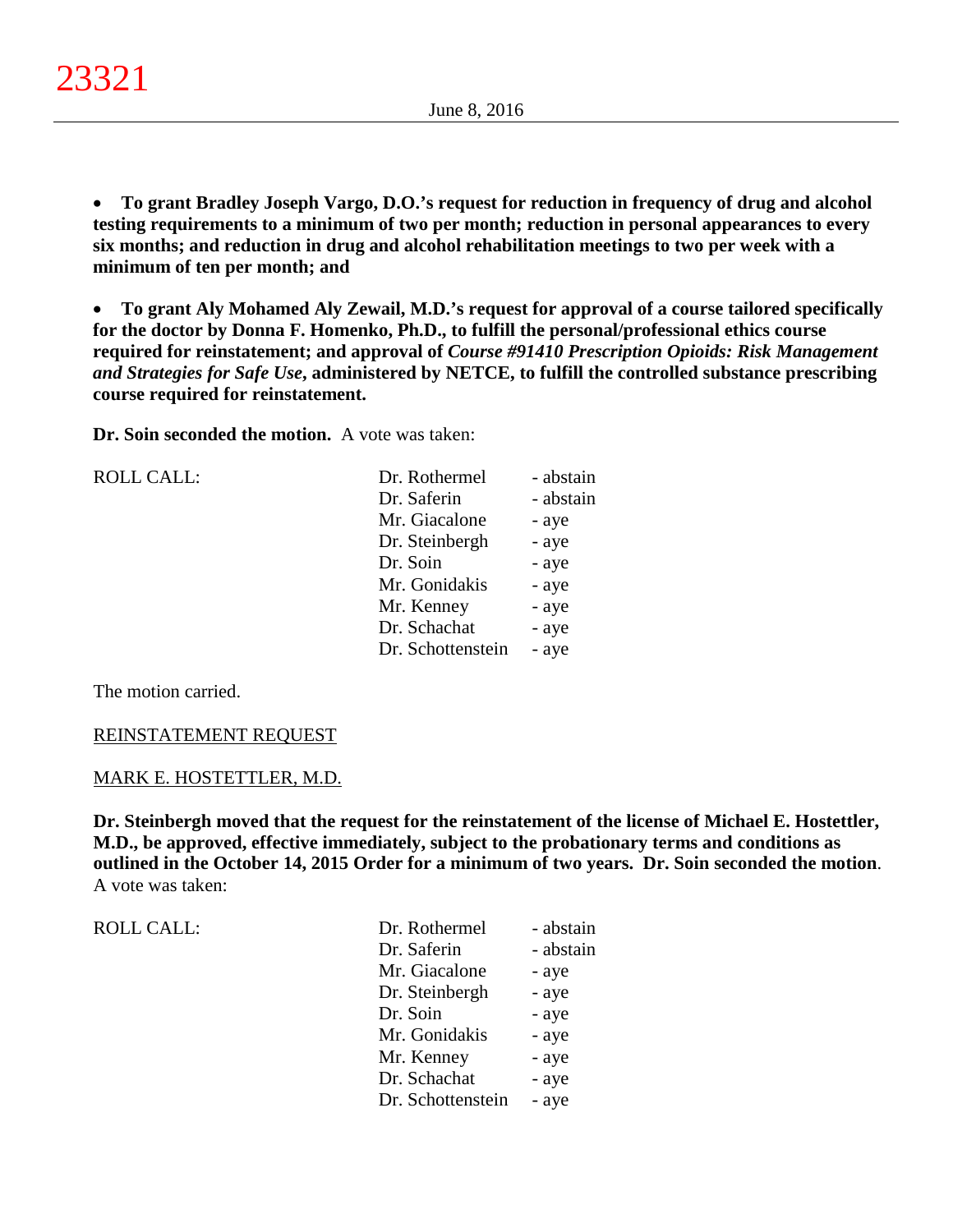The motion carried.

## MATTHEW R. STEINER, M.D.

**Dr. Steinbergh moved that the request for the reinstatement of the license of Matthew R. Steiner, M.D., be approved, effective immediately, subject to the probationary terms and conditions as outlined in the March 9, 2016 Order for a minimum of two years. Dr. Soin seconded the motion**. A vote was taken:

| <b>ROLL CALL:</b> | Dr. Rothermel     | - abstain |
|-------------------|-------------------|-----------|
|                   | Dr. Saferin       | - abstain |
|                   | Mr. Giacalone     | - aye     |
|                   | Dr. Steinbergh    | - aye     |
|                   | Dr. Soin          | - aye     |
|                   | Mr. Gonidakis     | - aye     |
|                   | Mr. Kenney        | - aye     |
|                   | Dr. Schachat      | - aye     |
|                   | Dr. Schottenstein | - aye     |
|                   |                   |           |

The motion carried.

## FINAL PROBATIONARY APPEARANCE

## MARJORIE M. HAAS, M.D.

Dr. Haas was appearing before the Board pursuant to her request for release from the terms of her December 8, 2010 Consent Agreement. Mr. Gonidakis reviewed Dr. Haas' history with the Board.

In response to questions from Dr. Soin, Dr. Haas stated that she will be moving to Kentucky soon and she has already begun orientation for her new job. Dr. Haas stated that she will be working in a very small hospital in Kentucky which has been without a pediatrician for a very long time. Dr. Haas stated that she will have a great deal of supervisory support. Dr. Haas intends to continuing seeing her current sponsor via telephone and FaceTime, at least to start, following her move.

Dr. Schottenstein noted that Dr. Haas has a previous diagnosis of depression. Dr. Haas stated that she is holding up well and feels that her depression is under control. Dr. Haas stated that she has no cravings for alcohol or drugs.

**Dr. Steinbergh moved to release Dr. Haas from the terms of her December 8, 2010 Consent Agreement, effective June 29, 2016. Dr. Schottenstein seconded the motion.** All members voted aye. The motion carried.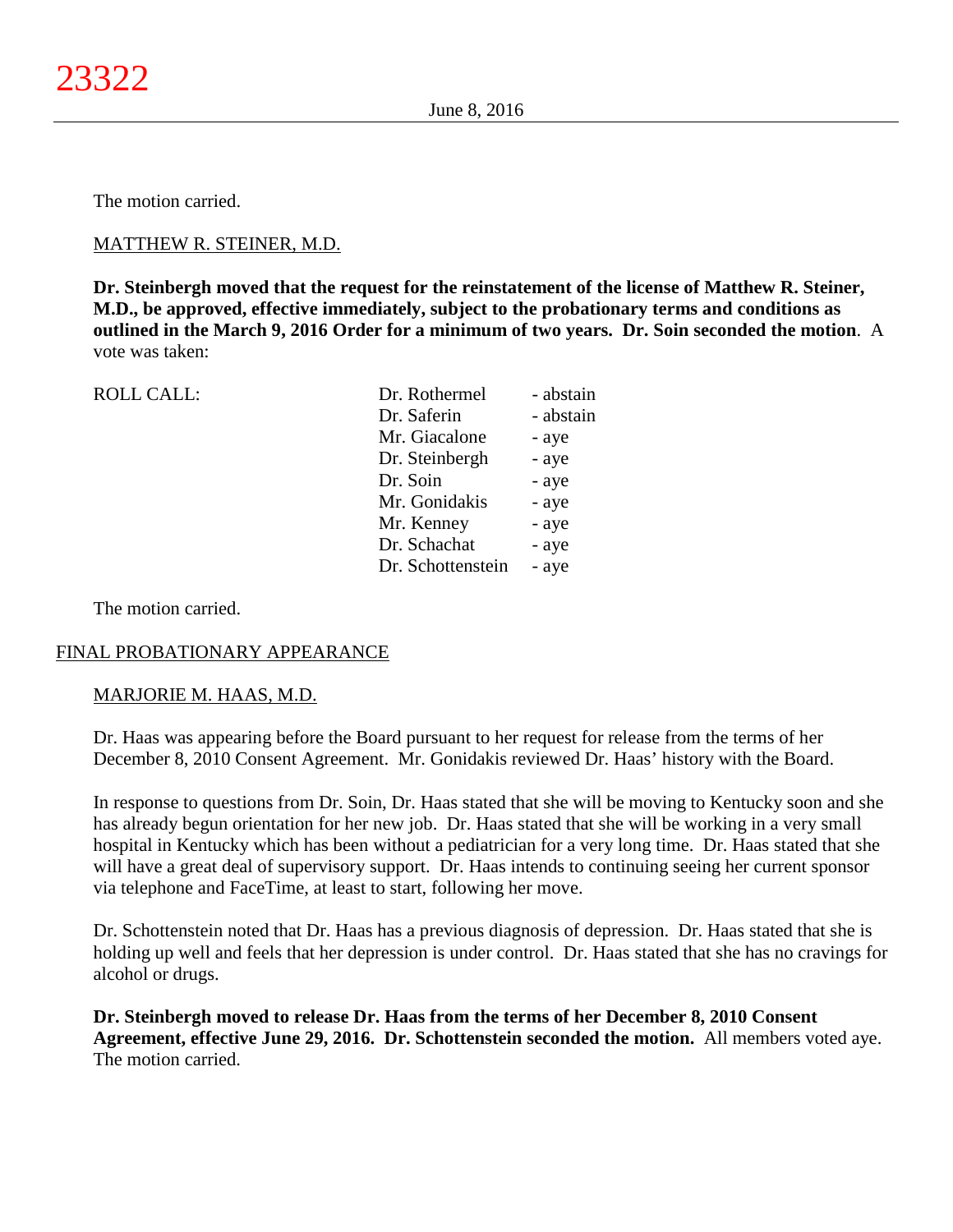## EWA HANSEN, M.D.

Dr. Hansen was appearing before the Board pursuant to her request for release from the terms of her May 8, 2013 Consent Agreement. Mr. Gonidakis reviewed Dr. Hansen's history with the Board.

Dr. Steinbergh asked what changes Dr. Hansen has made in her practice to reassure the Board that she will not repeat her offenses. Dr. Hansen replied that her office no longer utilizes pre-signed prescriptions. Dr. Hansen stated that patients who need refills of their Attention Deficit Disorder medications must come to the office when the physician can see them, even if it is less convenient for the patient.

Responding to further questions from Dr. Steinbergh, Dr. Hansen stated that she is aware of the relevant rules in Ohio and is complying with them. Dr. Hansen stated that the prescription pads in her office are locked away, though the prescriptions pads are seldom used since her office began using electronic medical records. Dr. Hansen stated that she is still unable to see Ohio Medicaid patients, but she can reapply as a provider once she is released from her probation.

**Dr. Steinbergh moved to release Dr. Hansen from the terms of her May 8, 2013 Consent Agreement, effective immediately. Dr. Schottenstein seconded the motion.** All members voted aye. The motion carried.

# BRUCE S. KAY, M.D.

Dr. Kay was appearing before the Board pursuant to his request for release from the terms of the Board's Order of July 11, 2012. Mr. Gonidakis reviewed Dr. Kay's history with the Board.

In response to questions from Dr. Soin, Dr. Kay stated that his practice is going very well. Dr. Kay stated that most of his practice is orthopedic consultations and wound care. Dr. Kay stated that he does little in the way of treating pain patients, mostly limited to interventional procedures. Dr. Kay stated that he has stayed up-to-date on the new rules and regulations on pain management.

Mr. Giacalone asked Dr. Kay to explain what had brought him to the attention of the Board. Dr. Kay replied that he had been involved with a pain management practice. Dr. Kay stated that the patients had been difficult, he had not documented well enough, had not properly controlled how much medication was being prescribed, and was not strict enough on patient urine screens.

Mr. Giacalone stated that he had not been on the Medical Board when Dr. Kay's case first came under consideration. Mr. Giacalone stated that he reviewed the case and was surprised by some of the descriptions he read in Dr. Kay's care of 15 patients. For instance, Dr. Kay had been informed that Patient 3 and Patient 11 had been abusing drugs yet their prescriptions were continued. Dr. Kay stated that all of the patients had been dismissed from the practice. Dr. Kay disputed the Board's findings that he had increased medication doses for patients who were abusing drugs.

Mr. Giacalone asked if Dr. Kay continues to prescribe opiates. Dr. Kay answered that he prescribes small amounts of opiates when necessary, but never chronically. Mr. Giacalone hoped that Dr. Kay would not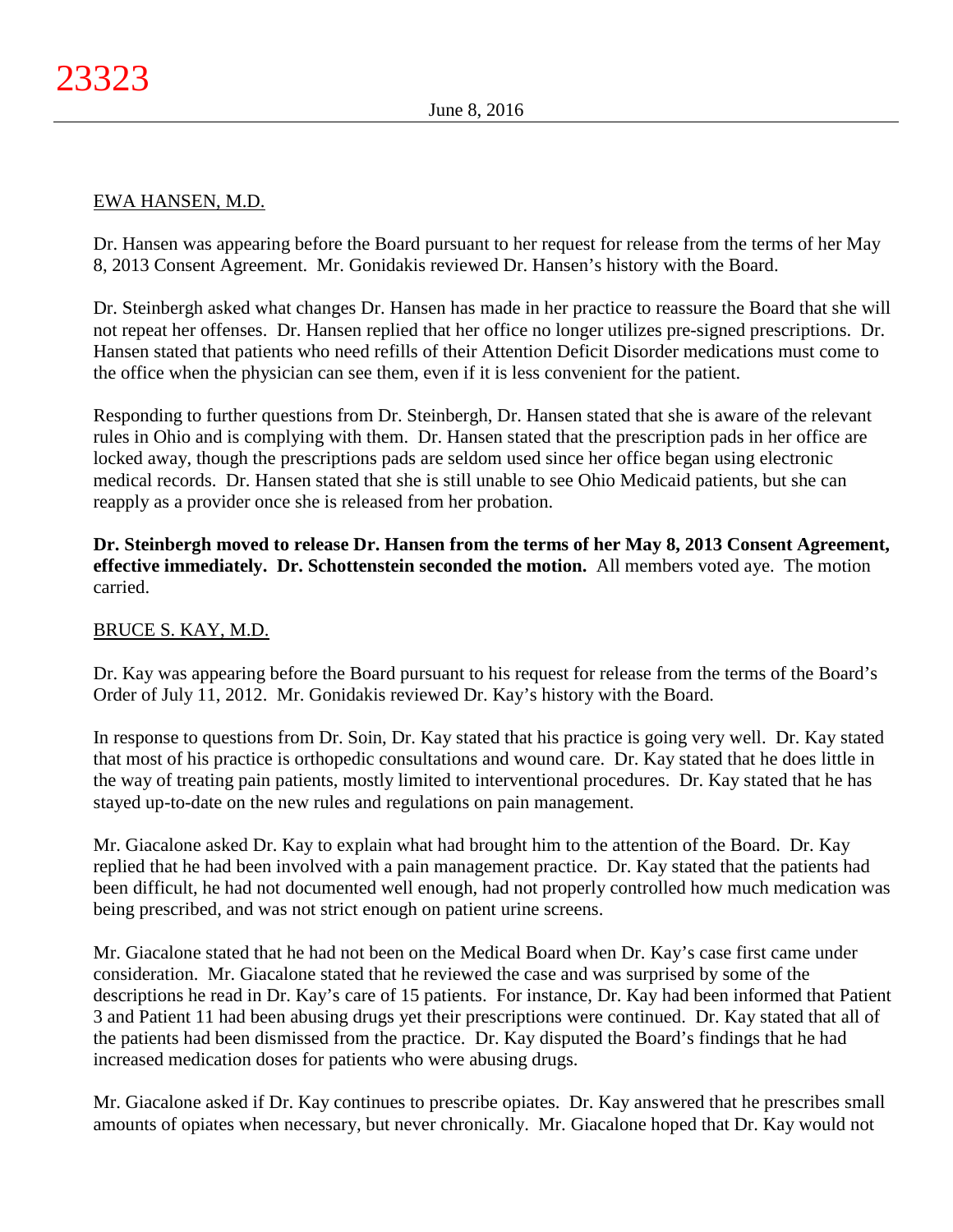need to appear before the Board again for similar prescribing issues.

Dr. Soin asked how Dr. Kay markets himself to the public. Dr. Kay replied that he markets himself as an orthopedist mostly treating back pain and joint pain.

# **Dr. Soin moved to release Dr. Kay from the terms of the Board's Order of July 11, 2012, effective June 12, 2016. Dr. Steinbergh seconded the motion.** All members voted aye. The motion carried.

# MATTHEW D. KELLEMS, M.D.

Dr. Kellems was appearing before the Board pursuant to his request for release from the terms of his October 13, 2010 Consent Agreement. Mr. Gonidakis reviewed Dr. Kellems' history with the Board.

In response to questions from Dr. Steinbergh, Dr. Kellems stated that he still practices anesthesiology and he has recently moved into a position practicing in the operating room after four years in a pre-operative clinic. Dr. Kellems stated that very little will change in his recovery program after he is released from his probation. Dr. Kellems stated that he will continue to see his psychiatrist and psychologist regularly, attend Alcoholics Anonymous meetings, and will participate in a urine screen monitoring program at the Cleveland Clinic. Dr. Kellems stated that no end-time has been specified for his urine-screen program and he is willing to participate indefinitely.

Responding to questions from Dr. Soin, Dr. Kellems stated that his practice environment in his new position includes 100% supervision. Dr. Soin asked if Dr. Kellems handles propofol personally in the operating room. Dr. Kellems replied that he does handle propofol, but he does not need to personally handle other controlled substances. Dr. Kellems stated that his initial drug of choice had been hydromorphone.

Responding to questions from Dr. Schottenstein, Dr. Kellems stated that he does not have cravings for propofol even though he has access to it. Dr. Schottenstein asked if naltrexone helps with the cravings. Dr. Kellems imagined that the naltrexone helps, though he was uncertain if his lack of craving is mostly due to his naltrexone or due to his absence from the operating room for several years.

Dr. Schottenstein note that Dr. Kellems is being treated for his mood and asked if Dr. Kellems' mood feels like it is under good control. Dr. Kellems replied that his mood is great. Dr. Kellems stated that his initial period of substance abuse was primarily due to undiagnosed depression, which also contributed to his relapse. Dr. Kellems stated that he is now on medication for his depression and it has made a significant impact. Dr. Schottenstein asked if Dr. Kellems would be able to notice if his depression started to come back. Dr. Kellems answered that he would notice and that he has done a lot of self-education on the subject, as well as continuing to see his psychiatrist and psychologist.

**Mr. Giacalone moved to release Dr. Kellems from the terms of his October 13, 2010 Consent Agreement, effective June 9, 2016. Dr. Steinbergh seconded the motion.** All members voted aye. The motion carried.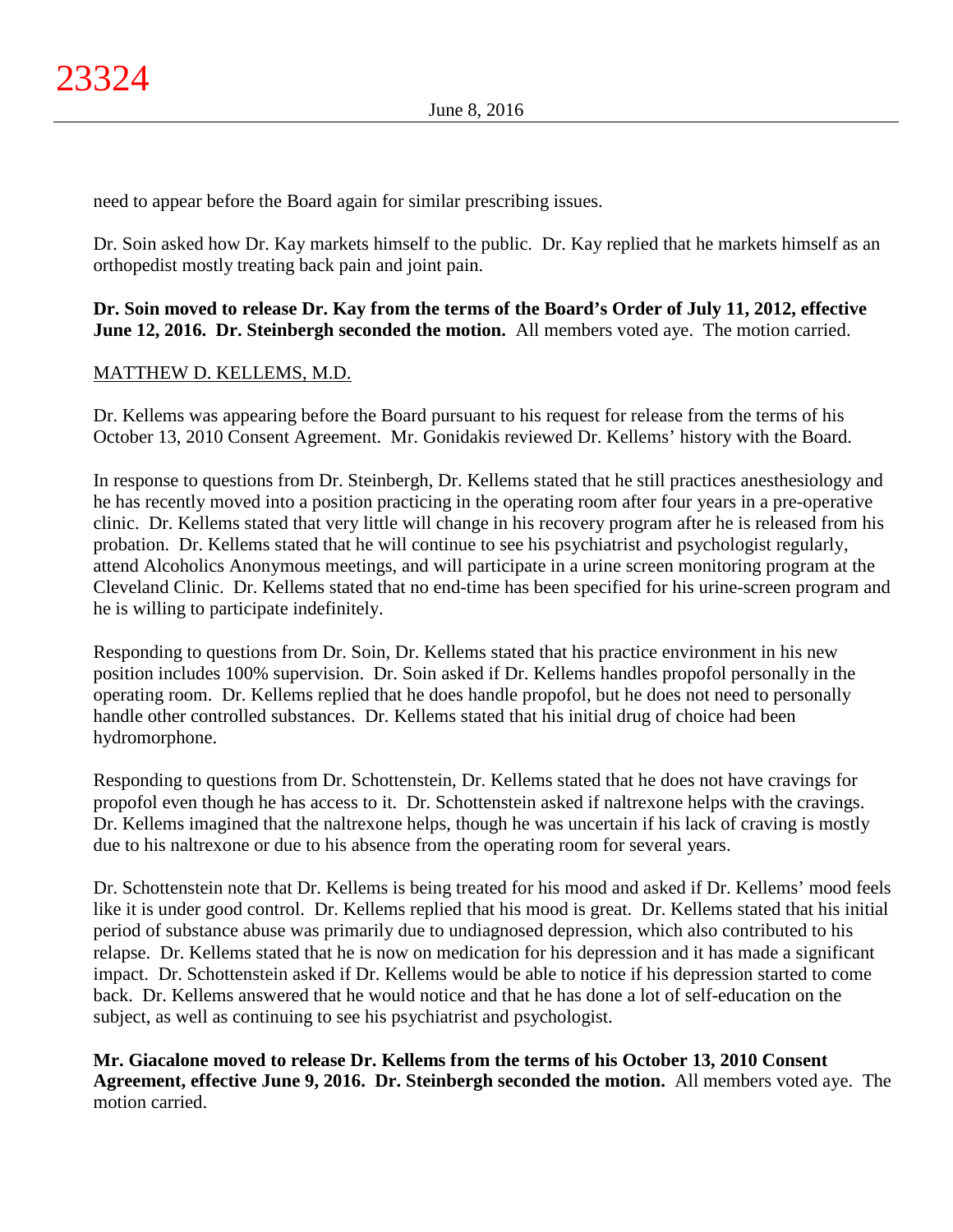## ANIL C. NALLURI, M.D.

Dr. Nalluri was appearing before the Board pursuant to his request for release from the terms of the Board's Order of November 13, 2013. Mr. Gonidakis reviewed Dr. Nalluri's history with the Board.

In response to questions from Dr. Soin, Dr. Nalluri stated that he currently has a private practice and he has significantly fewer patients than he had before his Board Order. Dr. Nalluri stated that he has changed how he documents and the time he takes with patients. Dr. Nalluri stated that he no longer sees Bureau of Workers Compensation (BWC) patients, but he may reapply to do so after he is released from his Board probation. Dr. Nalluri stated that he learned a great deal from the courses he had taken at Case Western Reserve University in medical billing and medical ethics.

Dr. Schottenstein recalled that Dr. Nalluri had been studying for his board examinations. Dr. Nalluri stated that he will probably sit for his forensic board examination in April 2017.

**Dr. Steinbergh moved to release Dr. Nalluri from the terms of the Board's Order of November 13, 2013, effective June 17, 2016. Dr. Soin seconded the motion.** All members voted aye. The motion carried.

## DAN RYU, M.D.

Dr. Ryu was appearing before the Board pursuant to his request for release from the terms of his June 9, 2011 Consent Agreement. Mr. Gonidakis reviewed Dr. Ryu's history with the Board.

Dr. Steinbergh asked about Dr. Ryu's plans regarding recovery following release from his Consent Agreement. Dr. Ryu replied that recovery as taught him to live one day at a time, and therefore he has not projected what he will do beyond today. Dr. Ryu stated that recovery is going well and he has been compliant with everything in his Consent Agreement.

In response to further questions from Dr. Steinbergh, Dr. Ryu stated that he continues to practice occupational medicine in Columbus about six to ten hours per week. Dr. Ryu stated that he also has a fulltime job in Cleveland teaching at a small college. Dr. Ryu stated that he has never used any drugs besides alcohol. Dr. Ryu stated that he takes Zyrtec for allergies, but he has not experiences any mood changes or cerebral effects as has been reported in some cases.

Responding to questions from Dr. Soin, Dr. Ryu stated that he still sees patients on Suboxone, though he has only eight such patients currently. Dr. Ryu stated that his experience with addiction has shown him that one must have compassion when dealing with patients in recovery. Dr. Ryu stated that he is keeping up with the changes in rules and regulations regarding Suboxone.

Responding to questions from Dr. Schottenstein, Dr. Ryu stated that he does not crave alcohol even when he experiences stress in his life. Dr. Ryu stated that his moods have been good and consistent.

## **Dr. Steinbergh moved to release Dr. Ryu from the terms of his June 9, 2011 Consent Agreement,**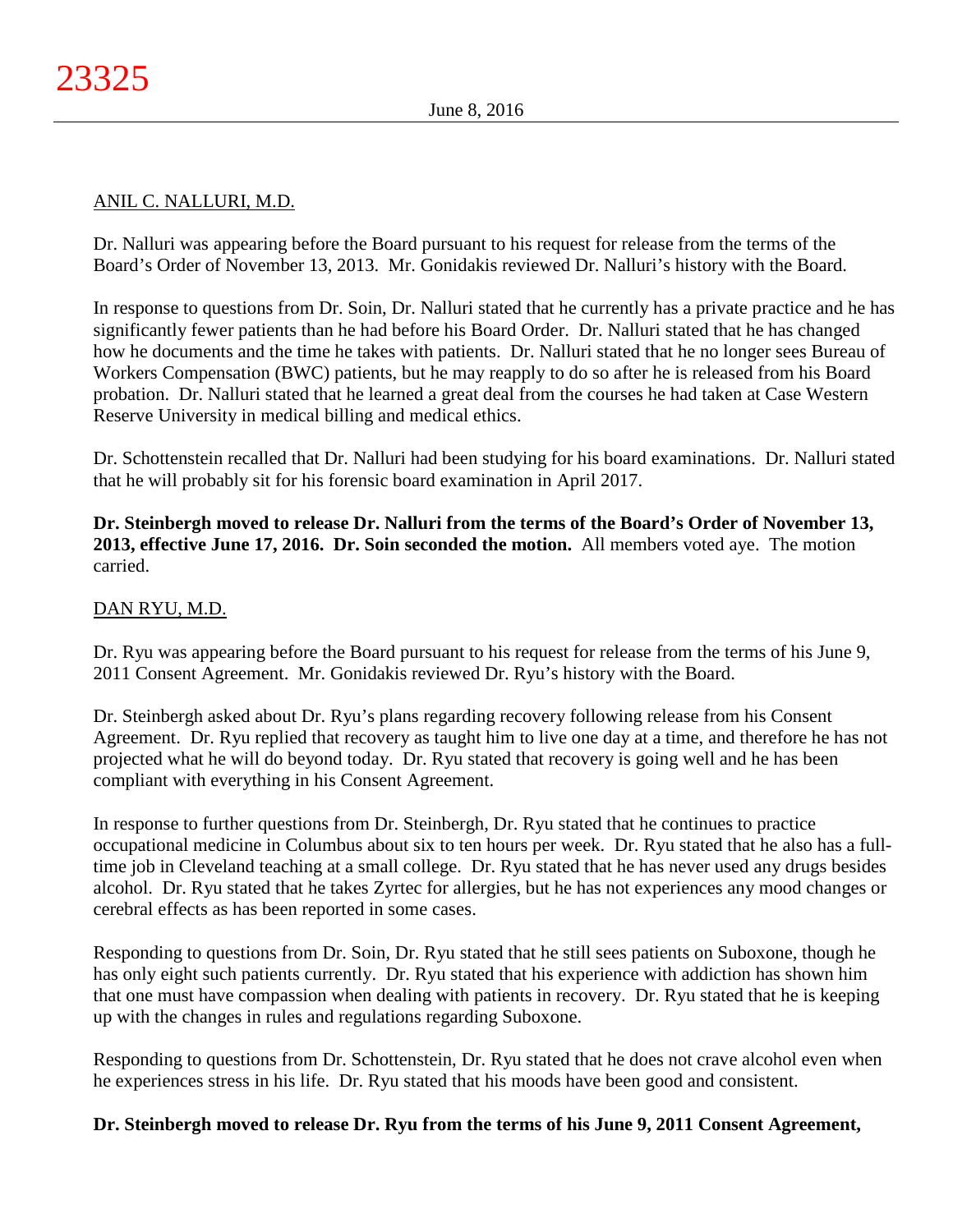## **effective June 9, 2016. Dr. Soin seconded the motion.** All members voted aye. The motion carried.

## NEIL A. SALAS, M.D.

Dr. Salas was appearing before the Board pursuant to his request for release from the terms of his June 9, 2011 Consent Agreement. Mr. Gonidakis reviewed Dr. Salas' history with the Board.

In response to questions from Mr. Giacalone, Dr. Salas stated that his recovery has been a journey for him and he has found a balance that works for him. Dr. Salas stated that he currently works full-time as an obstetrician and shares a practice with three other physicians. Dr. Salas stated that he has a busy workload, but he in only on call once every four days and one weekend per month so he has time for his family and for recovery. Dr. Salas commented that his life has been good for the last five years. Dr. Salas stated that he has sponsored others in recovery. Dr. Salas stated that he has had a sponsee who relapsed, but that simply reminds him that he does not want to take any steps backward himself.

Dr. Salas continued that very little will change following his release, other than not having to call into FirstLab every day. Dr. Salas stated that his recovery group keeps him accountable and has taught him how to live life in a different way. Dr. Salas commented that he releases stress by playing soccer on weekends. Dr. Salas stated that his family has been very supportive.

Dr. Schottenstein, commenting on Dr. Salas' sponsee who relapsed, asked if Dr. Salas understands that the relapse is not his fault. Dr. Salas replied that he understands that it is not his fault and that some people are not yet ready for recovery. Responding to further questions from Dr. Schottenstein, Dr. Salas stated that he does not have any cravings and that he works steps 10, 11 and 12 of the 12-step program daily.

**Mr. Giacalone moved to release Dr. Salas from the terms of his June 9, 2011 Consent Agreement, effective June 9, 2016. Dr. Soin seconded the motion.** All members voted aye. The motion carried.

## ALBERT J. WEISBROT, M.D.

Dr. Weisbrot was appearing before the Board pursuant to his request for release from the terms of his June 12, 2013 Consent Agreement. Mr. Gonidakis reviewed Dr. Weisbrot's history with the Board.

In response to questions from Dr. Steinbergh, Dr. Weisbrot stated that he is still in family practice and he was recently rehired by Christ Hospital. Dr. Weisbrot explained that he had previously worked for Christ Hospital, but when this incident occurred he lost Medicaid privileges and the hospital let him go. Dr. Weisbrot worked for two-and-a-half years independently, but he recently let the hospital buy his practice. Dr. Weisbrot now has an associate in the office to help him. Dr. Weisbrot stated that he works three-anda-half days per week.

Dr. Weisbrot continued that the courses that he took on prescribing and medical record-keeping helped him be more attentive and less sloppy. Dr. Weisbrot added that having electronic medical records has also helped his record-keeping habits. Dr. Weisbrot stated that the prescribing course opened his eyes. Dr. Weisbrot stated he no longer prescribes narcotics except in situations such a fracture, and then only a small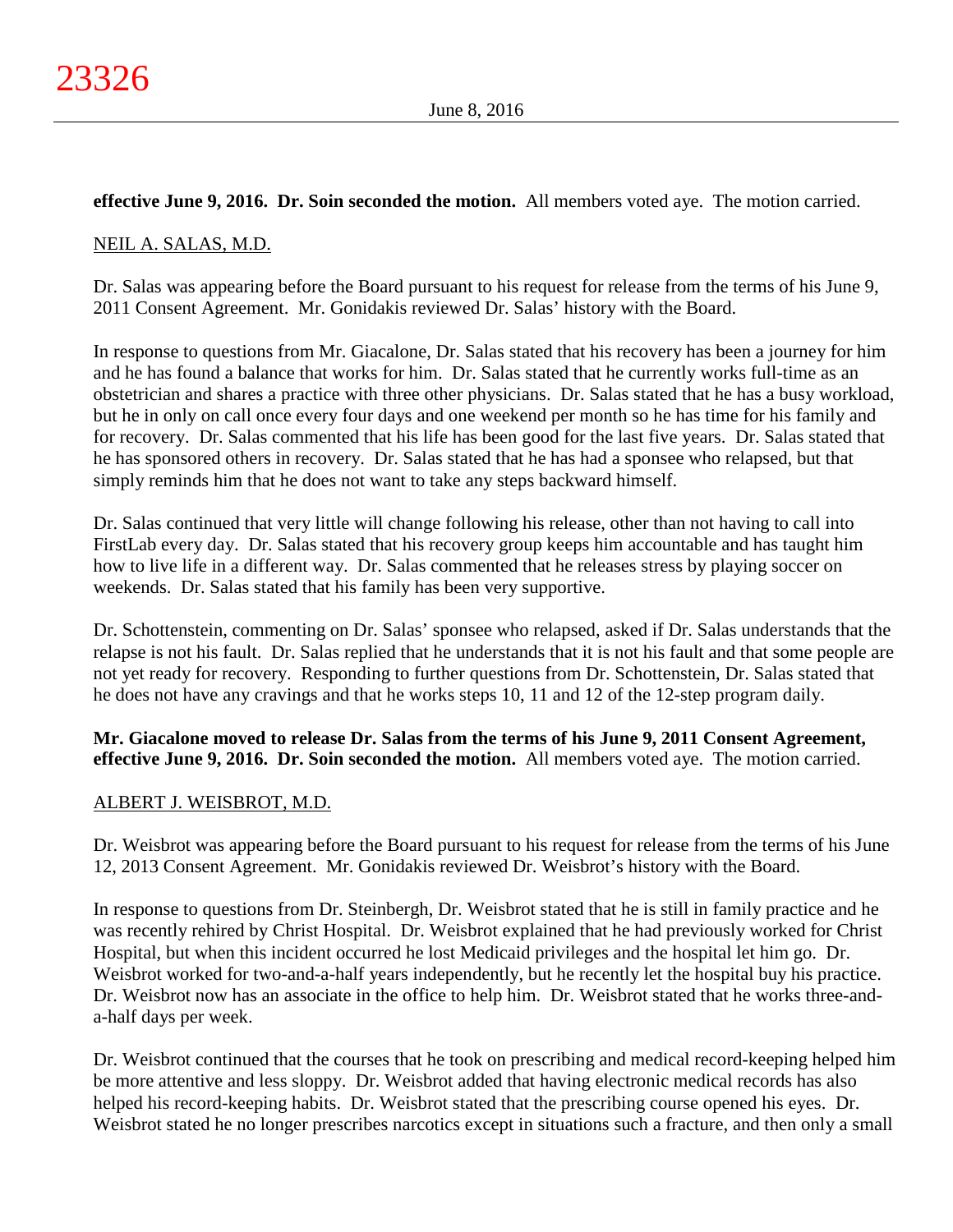amount with no refills. Dr. Weisbrot stated that he and his office staff also check the Ohio Automated Rx Reporting System (OARRS) regularly.

Dr. Schottenstein commented that this process can be stressful and asked how Dr. Weisbrot is holding up. Dr. Weisbrot answered that he is holding up well.

**Dr. Steinbergh moved to release Dr. Weisbrot from the terms of his June 12, 2013 Consent Agreement, effective June 12, 2016. Mr. Giacalone seconded the motion.** All members voted aye. The motion carried.

JANET E. DESPOT, M.D.

Dr. Despot was appearing before the Board pursuant to her request for release from the terms of the Board's Order of May 11, 2011. Mr. Gonidakis reviewed Dr. Despot's history with the Board.

Dr. Despot appeared before the Board via electronic means through an internet connection (Skype).

In response to questions from Dr. Soin, Dr. Despot stated that she is currently working as an allergist. Dr. Despot stated that her group has a billing department and she does not personally control the billing of her patients. Dr. Despot stated that the medical billing course she had been required to take was mostly on-line and she learned about aspects of billing that were specific to the practice of an allergist. Dr. Despot stated that she recently completed her probation with the Illinois Division of Professional Regulation and her probation with the Washington Medical Quality Assurance Commission was completed almost one year ago.

Dr. Steinbergh commented that she will abstain from this vote due to the poor audio quality of the internet connection.

**Dr. Soin moved to release Dr. Despot from the terms of the Board's Order of May 11, 2011, effective immediately. Mr. Giacalone seconded the motion.** All members voted aye, except Dr. Steinbergh, who abstained. The motion carried.

## ADJOURNMENT

**Dr. Steinbergh moved to adjourn the meeting. Mr. Kenney seconded the motion.** All members voted aye. The motion carried.

Thereupon, at 1:57 p.m., the June 8, 2016 session of the State Medical Board of Ohio was adjourned.

We hereby attest that these are the true and accurate approved minutes of the State Medical Board of Ohio meeting on June 8, 2016, as approved on July 13, 2016.